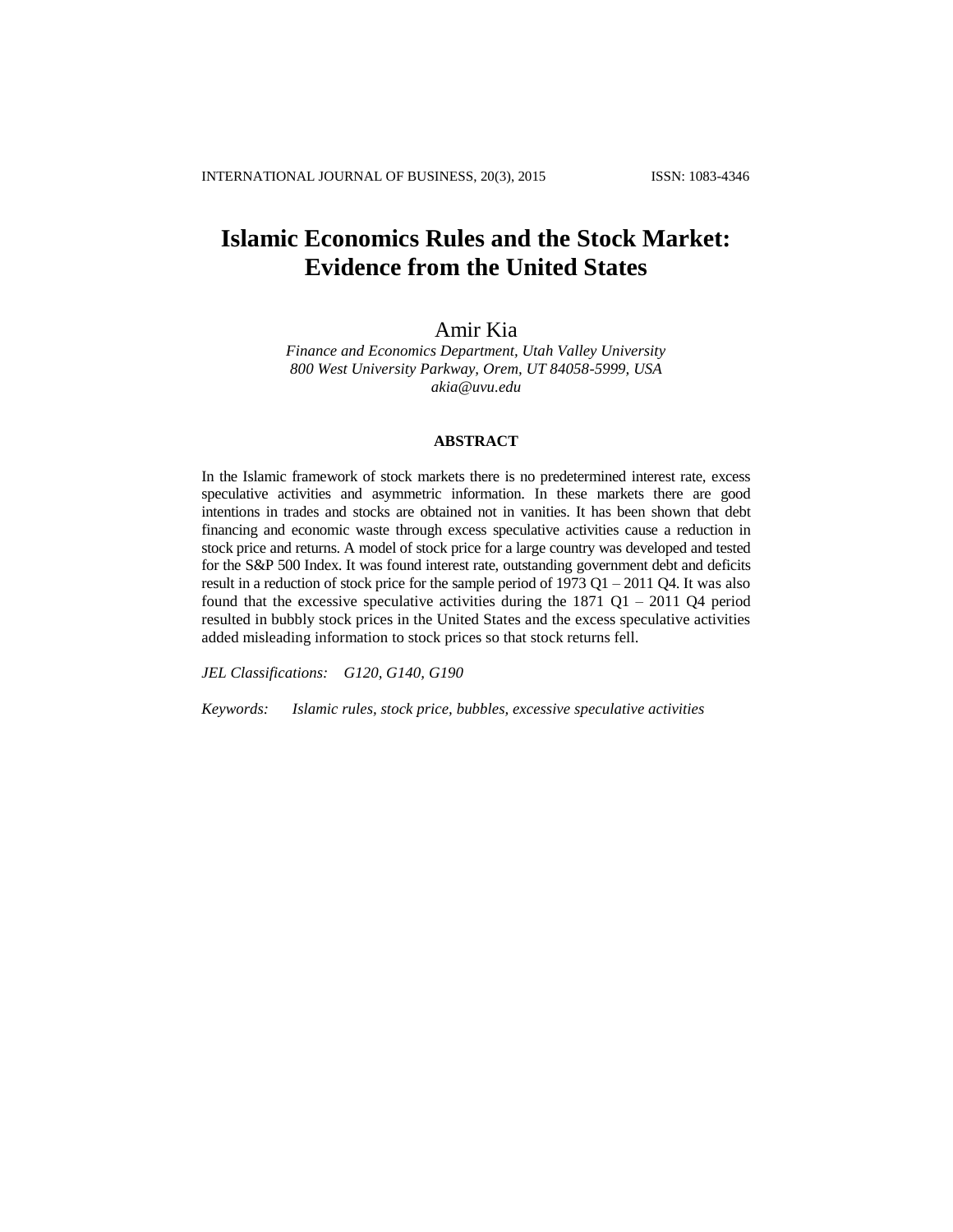## **I. INTRODUCTION**

There are at least four rules in Islam that make a transaction acceptable. A stock market or index that is established based on these rules is an Islamic market or index. These rules include not obtaining any property in vanities, a goodwill and intention in trade, the absence of usury and trading goods/stocks based on full symmetric information. Any violation of these rules results in a drastic reduction in stock prices. As Naughton and Naughton (2000) describe, common stocks are legitimate in Islam provided these rules are followed. Short selling and margin trading are severely restricted. The use of equity futures and options is questionable from an Islamic perspective and stock markets must be fully regulated to eliminate wasteful transactions that mean a Tag El-Din (1996)-Kia (2001) normative stock exchange is an optimum stock market.

The current literature concentrates on three aspects of Islamic stock markets: The first is on the outperformance of the Islamic stock markets over the traditional stock markets. For example, Wilson (1997) analyses Islamic equity indexes as ethical investment products and shows, in general, these indexes perform well relative to conventional indexes. Hussein and Omran (2005) find the Dow Jones Islamic Market Index (DJIMI) outperforms the traditional stock index. However, they found that, during the bear period, DJIMI underperforms the market and the reverse is true in the bull market. Tag El-Din and Hassan (2007) report studies that show DJIMI has done relatively well compared to the Dow Jones World (DJW) Index, but underperformed in relation to the Dow Jones Sustainability World (DJS) Index. They also report studies that show that the Islamic index performs as well as the Financial Times Stock Exchange (FTSE) All-World Index<sup>1</sup>. Al-Zoubi and Maghyereh (2007) examine the relative risk performance of the Dow Jones Islamic index (DJIS) with respect to the DJW index and find that the former outperforms the latter<sup>2</sup>.

Abdul Rahim et al. (2008) examine the causality between the Islamic equity world –– Malaysia, the US, the UK, Canada, Japan, Europe, Asia Pacific (with and without Japan), the World Emerging, the World Developed, and the World (excluding the US). They found that Malaysia is a potential investment center capable of offering enormous returns and Malaysia, Asia Pacific (without Japan) and the World Emerging offer the lowest risk per unit of returns. Guyot (2011) finds Islamic indexes are as efficient and globally liquid as traditional indexes, but bring additional portfolio diversification benefits to investors. Furthermore, he finds DJW index exhibits higher levels of informational efficiency than its conventional counterpart.

Finally, the study found the terrorist attacks of September 11 and the invasion of Iraq in 2003 as well as the subprime US crisis affect the price dynamics of Islamic indexes, compared to conventional indexes, by accentuating the divergence of price patterns. Consequently, it concludes that, due to their particular nature, Islamic indexes are associated with specific risk factors, which are of interest for the purpose of the diversification of international portfolios. Al-Khazali et al. (2013) find during the 2007- 2012 period the global, European, and US Islamic stock indexes dominate their conventional counterparts. However, the reverse is true in the earlier period, i.e., 2001- 2006. Since the 2007-2012 period includes the recent financial crisis, they concluded Islamic indexes outperform their conventional counterpart during that meltdown period.

The second aspect is on the correlation between Islamic and conventional stock indexes. Tag El-Din and Hassan (2007) conduct an extensive survey of the literature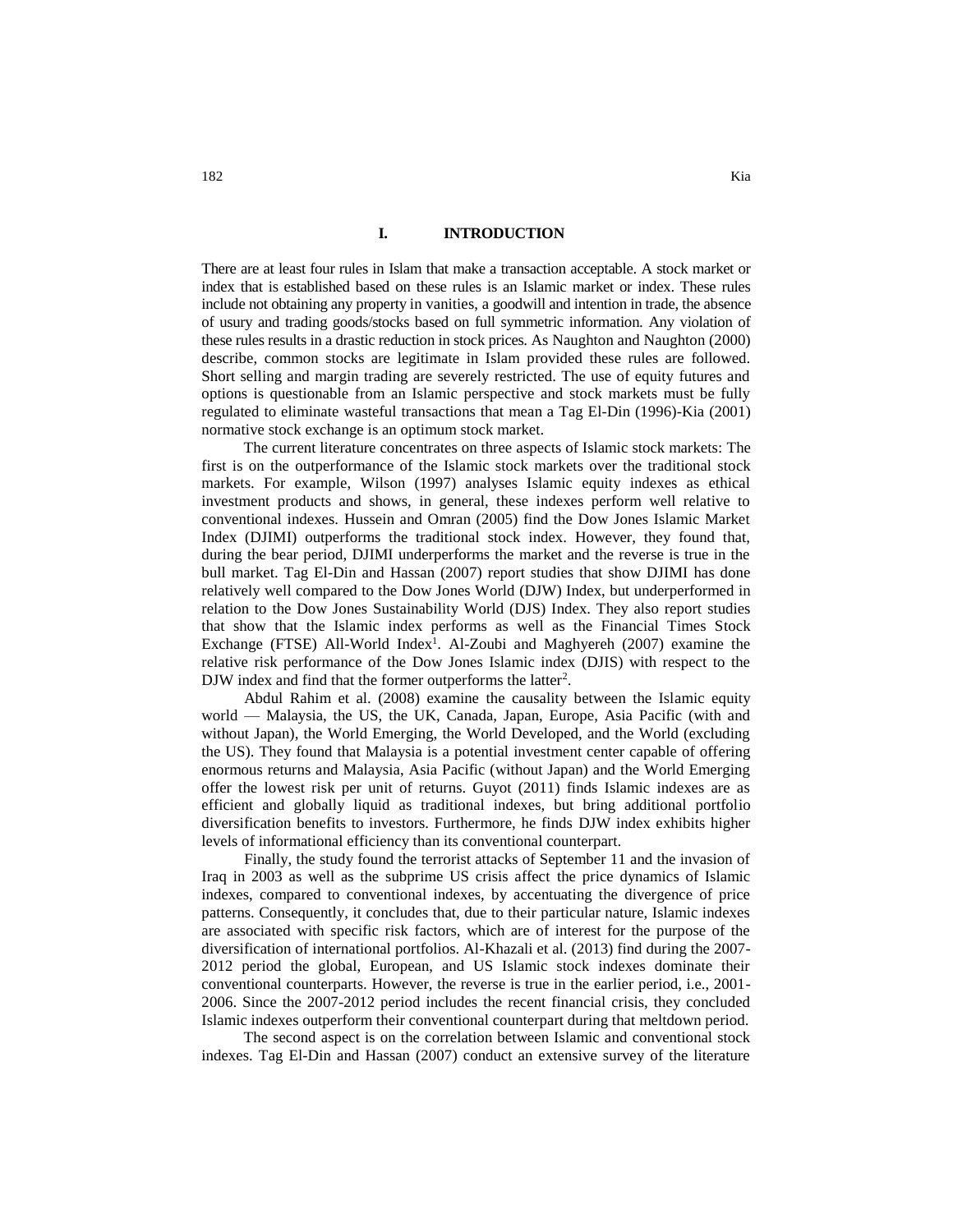and report studies that examined the volatility of the DJIM Index returns and those which found that the DJIMI is correlated with neither the Wilshire 5000 Index nor the three-month Treasury bill. Abdul Rahim et al. (2008) find the Malaysian Islamic equity market to be weakly correlated with all the other markets, especially with the advanced markets. They also find returns of Islamic stocks traded in the Malaysian market are caused only by the US, Asia Pacific, World Emerging as well as World Developed stock returns.

The third aspect is on excessive speculative activities. Tag El-Din (1996) discusses the traditional concept of market efficiency in light of the theories of Keynes-Hicks-Samuelson. He proposes three conditions and asserts that under these conditions both operational and informational efficiencies can be achieved. He stresses the fact that there is an excessive speculative activity in the conventional stock markets and introduces a highly regulatory normative stock exchange that is needed in a competitive market in order to achieve an efficient stock market. Kia (2001) finds that excessive speculative activities do create wasteful information from the efficiency point of view. His empirical finding confirms Tag El-Din's (1996) view that a highly regulatory normative stock exchange is needed in a competitive market. He also showed that the application of the Islamic law automatically guarantees stable and efficient stock markets.

Kia (2001) suggests the central bank and the government should ensure that the investors in stock markets have complete knowledge of the stock market mechanism that implies that the government facilitates the training of the existing as well as new investors in these markets. Such a policy leads participants in stock markets to have or acquire the knowledge of the market mechanism so that they conduct transparent transactions rather than over or under react to any information. Since he found, using Canadian data, the excessive speculative activities create inefficiency in the stock markets, Kia (2001) proposes a tax levy on short-horizon investment returns.

Since short-horizon (at least up to a month) investment returns could purely be due to windfall gains and not to real investment opportunities - and in most cases these returns are the result of excessive speculative activities – he suggests a 20% Quranic tax<sup>3</sup> may be appropriate. Tag El-Din and Hassan (2007) review speculation in the stock market from an Islamic point of view and raise the question of how much speculation is allowed in an Islamic stock exchange market.

The last aspect is on the impact of the Shariah (Islamic law) on liquidity and the performance of individual stocks. Sadeghi (2008), using an event study methodology, analyses the impact of the Shariah-compliant index by the Bursa Malaysia on the liquidity and performance of each stock in the index. He found there is a positive relationship between the introduction of the Shariah-compliant index and the performance of each individual stock in it. Furthermore, he found a positive reaction of the market to the introduction of the Shariah. However, the bid-ask spread, as a measure of liquidity, increased after the introduction of the Shariah, which Sadeghi (2008) interprets as the reaction of market participants to the generated asymmetric information rather than the reduction in liquidity.

The existing literature successfully compares and contrasts conventional and Islamic stock indexes from a correlation, performance and liquidity point of view. However, to the best of my knowledge, no study tests the impact of the violation of Islamic economic laws on stock price/market. For example, what is the impact of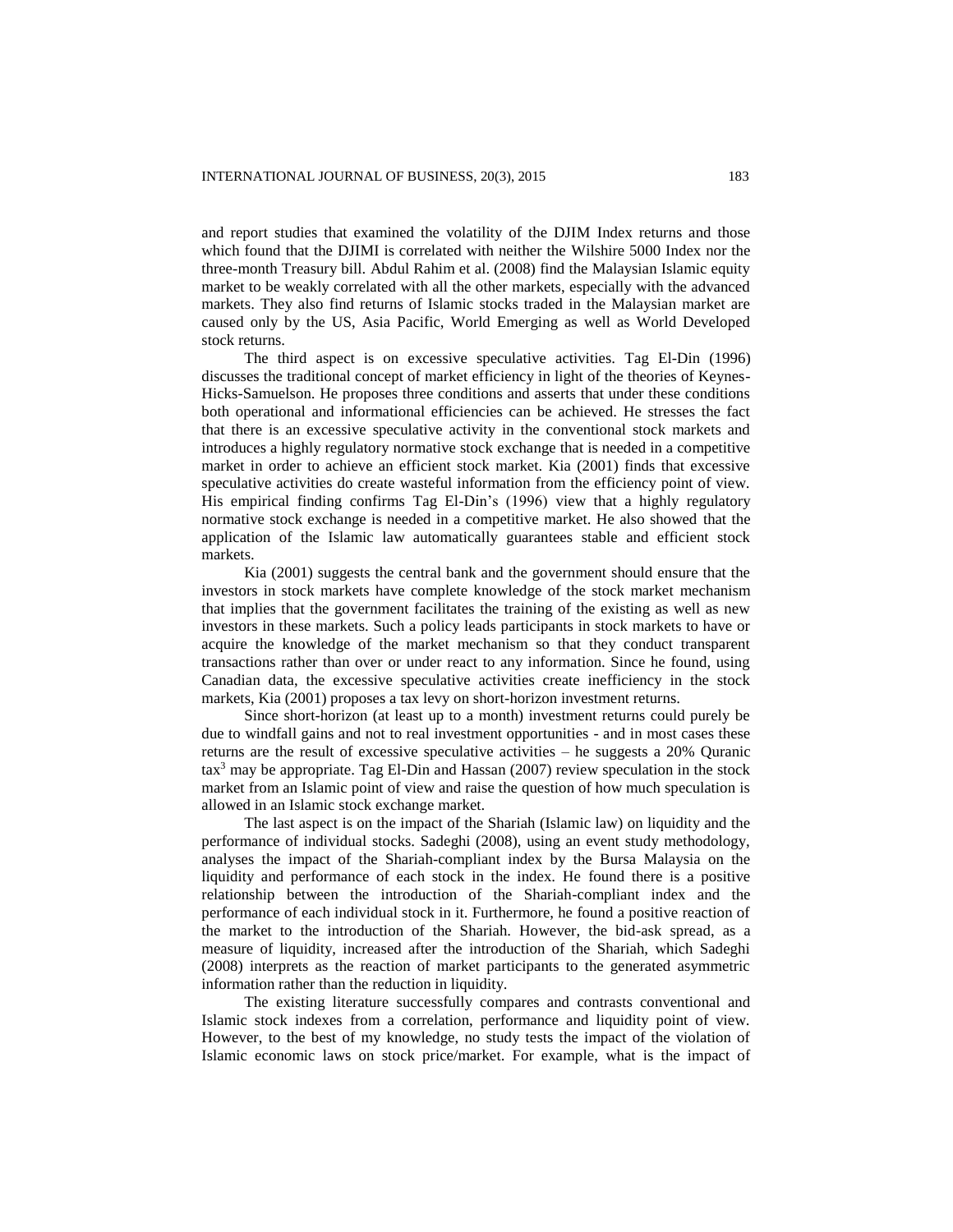outstanding government debt, which is financed by predetermined interest rates, rather than by profit-risk sharing agreements, on the stock price in conventional markets? Furthermore, what is the impact of expected future changes on such a debt, measured by deficit, on stock price? How can federal government debt management influence the stock price? Moreover, the existence of predetermined interest rates, according to Islamic laws, results in the reduction of the stock price. Is this rule true empirically in a conventional stock market? How can the excess speculation, which is a non-Islamic activity, influence the stock price? These are the factors that have not been studied so far in the literature. This study attempts to fill this gap. I have therefore developed a long-run model of the stock price which incorporates all these factors for a large country and estimated the model on the US data for the Standard and Poor's 500 Index for the 1970 Q1 - 2011 Q4 sample period. It was found that the existence of predetermined interest rates and the interest-financed government debts result in the reduction of stock prices in the United States.

Furthermore, using the last 141-year observations on the S&P 500 dividend payments and price, the fundamental stock price was estimated. It was found that, over that period, there were bubbles in the United States stock market. Namely, the market price on average has been a "bubbly" price and deviated from the fundamental price. Furthermore, the excessive speculative activities in the US stock markets resulted in misleading information in the stock price so that it caused reductions in the rate of returns in the stock market. All together the violation of the four Islamic rules in conventional stock markets causes a drastic reduction in stock prices. Namely, there will be inefficiency and lower stock returns.

Section II provides some explanations on the characteristics of the Islamic stock exchange. The models are introduced in Section III. Section IV is devoted to the description of the data and the empirical evidence. The final section provides a summary and conclusions.

#### **II. CHARACTERISTICS OF STOCK EXCHANGE IN ISLAM**

To describe equity transactions from the Islamic point of view we need to review the four rules that make a transaction acceptable. These rules are as follows: Rule 1: One must not obtain any property in vanities or unacceptable ways or illegally. Rule 2: The trade must be based on goodwill and intention among participants. We understand from rules 1 and 2 that any transaction based on cheating and aggression or on illegal or unjustified reasons, subject to asymmetric information, or resulting in corruption or in the production of tools which can be used illegally from the Islamic point of view, or any activity linked among others to prostitution, pornography, gambling, production of alcoholic beverages or weapons of mass destruction, is not acceptable<sup>4</sup>. The violation of these rules results in economic or individual destruction (see, e.g., Shirazi, 1995; Shahabi, 1994).

Rule 2 is purely internal as it is up to the trader, buyer or seller, to have a good intention in his trade. As Kia (2001) mentioned, because uncertainty is a fact of life there is not any kind of price except a speculative one. "A successful investor is a speculator while a speculator is merely an investor who has lost his money (Samuelson, 1972). To Keynes (1976), speculative markets are mere casinos where the wealth is transferred from unlucky to lucky and from slow to quick individuals" (Kia, 2001, p. 32).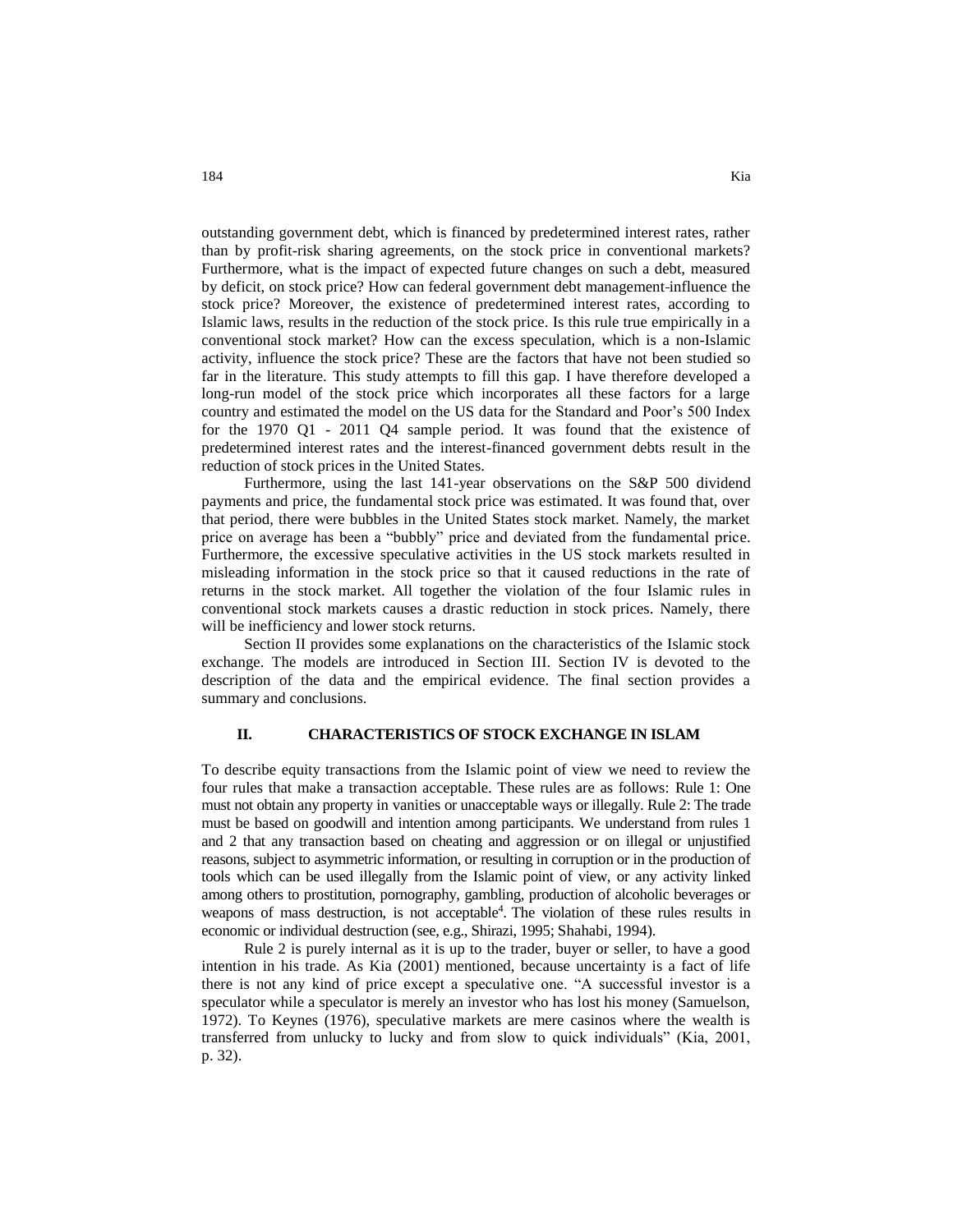Rule 3: Usury is prohibited<sup>5</sup>. According to this rule, usury, contrary to trade, results in the reduction of the stock price among other things. Rule 4: One cannot sell a commodity which is less than what the seller claims or the label indicates<sup>6</sup>. The violation of Rule 4 results in what is known as gharar. This violation creates uncertainty "about any one of the objects of exchange; either amount of *price* to be paid for a specific commodity, or nature of commodity to be bought at a given price" (Tag El-Din, 1996, p. 36). According to Rule 4, "transactions are accepted from an Islamic point of view if the qualities and flaws of the commodity (including stocks) transacted were known to the buyer(s) and seller(s). Furthermore, the true price of the commodity should be declared by transacting participants (see, e.g., al-Ghazzali, 1992, pp. 350-354). For example, if the purchaser, based on some information [unknown to the seller] believes the share is undervalued, then s/he should provide the information to the seller(s), otherwise, some kind of gambling or gharar has occurred" (Kia, 2001, p. 36).

From the above four rules we understand that the stock of a company that produces any product and is not accepted in Islam (explained above) cannot be traded. Stocks on conventional banks that pay/charge a predetermined interest rate are not Islamic. Furthermore, there should not be any asymmetric information in the market, i.e., equity issuing firms should clearly and accurately publish their balance sheet. Market participants must clearly know the market conditions and situations so that stocks are traded according to their true values. Such a condition is possible only under Tag El-Din (1996) and Kia's (2001) normative stock exchange. In such a market there is an optimum (maximum) level of speculative activity (Tag El-Din, 1996). He also suggests that a highly regulatory normative stock exchange is needed in a competitive market in order to achieve an efficient stock market.

Since transactions are accepted from an Islamic point of view if the qualities and flaws of the stocks transacted were known to the buyer(s) and seller(s) (rules 2 and 4), Kia (2001, p. 48) proposes "the following policy rules: (a) Under an Islamic framework the central bank and the government should ensure that the investors in stock markets have complete knowledge of the stock market mechanism. This also requires that the central bank and the government facilitate the training of the existing as well as new investors in these markets. Such a policy leads participants in stock markets to have or acquire the knowledge of the market mechanism so that they conduct transparent transactions rather than over or under react to any information. (b) According to this study government should levy a tax on short-horizon investment returns. Since shorthorizon (at least up to a month) investment returns could purely be due to windfall gains and not to real investment opportunities - and in most cases these returns are the result of excessive speculative activities - a 20% Qur-anic tax (The Holy Qur-an, Ch. 8, V. 41) may be appropriate."

It should be mentioned that in an Islamic system, transactions in stock markets occur, not because of different opinions about the future prices of the shares being transacted (excessive-speculative activities), but because of the investors' utility maximization process. In this way, since markets are more often in equilibrium there is no room for excessive speculative activities. In sum, according to the above rules we expect over the long run the existence of a predetermined interest rate results in a lower stock price (Rule 3). Furthermore, government debt, financed by a predetermined rate should reduce the stock price. In the next section I will develop a model that describes the determination of stock price in a large country. I will estimate the model on the US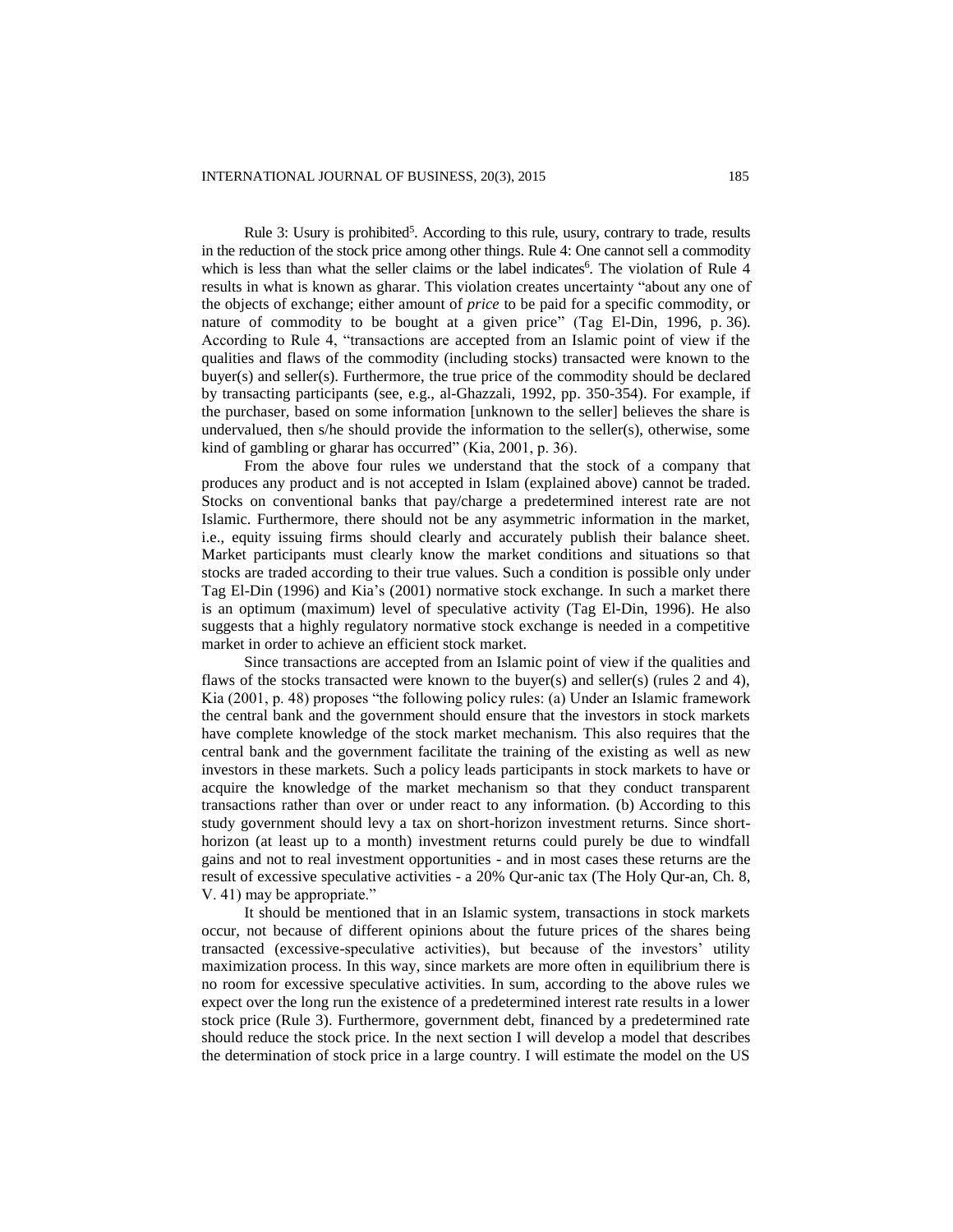stock market that rules by the conventional economy. I will pick up the Standard and Poor's 500 index that reflects, for a given number of shares and outstanding corporate bonds, the value of 500 companies over the long run.

#### **III. THE MODELS**

#### **A. Long-Run Conventional Stock Price Model**

In an exchange-economy asset-pricing model, Lucas (1978) finds the equilibrium price of an asset is the expected, discounted present value of its real dividend stream, conditional on current information. Consequently, the price of a stock may be approximated as:

$$
sp_{t} = E_{t}[(1+r_{t})^{-1}(sp_{t+1} + D_{t+1})]
$$
\n(1)

where sp<sub>t</sub> is the real stock price (S&P 500 Index) at time t,  $D_{t+1}$  is the real dividend paid to the shareholders between t and t+1,  $0 < (1 + r_t)^{-1} < 1$  is the discount factor and E denotes the mathematical expectation operator for information at time t, see Lucas (1978) and Kia (2001).

If the transversality condition, i.e.,  $\lim_{n\to\infty} E_t[(1+r_{t-n})^{-n} (sp_{t+n})]=0$  holds, then the unique solution to Equation (1) is the following equation where  $sp_t = fsp_t$ , and  $fsp_t$  is the real fundamental value of the stock price at time t.

$$
f_{\text{sp}_{t}} = sp_{t} = E_{t} \left[ \sum_{i=1}^{\infty} (1 + r_{t+i-1})^{-i} (D_{t+i}) \right]
$$
 (2)

Future dividends as well as discount rates are not observable. Consequently, I assume that in a large, open and financially integrated economy like the United States (where there is a conventional stock market), the discounted expected value of future payments has the following function:

$$
E_t\left[\sum_{i=1}^{\infty} (1 + r_{t+i-1})^{-i} (D_{t+i})\right] = F(\text{rgdp}_t, \text{epi}_t, \text{dy}_t, \text{cor}_t, \text{defgdp}_t, \text{debtgdp}_t,\tag{3}
$$
  
dlforgdp<sub>t</sub>, oil<sub>t</sub>, q<sub>t</sub>, z<sub>t</sub>)

In Equation (3), rgdp is the real GDP, cpi is the price level, dy is the dividend yield rate, cor is the three-month corporate rate, defgdp is the percentage of the federal government deficits per GDP, debtgdp is the percentage of the federal government outstanding debt per GDP, dforgdp is the percentage of the federal government foreign-financed debt per GDP, oil is the oil price, q is the real effective exchange rate and z includes past values of sp and the above-mentioned macroeconomic variables as well as other valid conditioning variables<sup>7</sup>. Furthermore, market psychology and speculative activities could also lead stock markets in the US. The variable z can also reflect market psychology and speculative activities. Note that there is no generally accepted theory for linking stock price to the economy. Consequently, general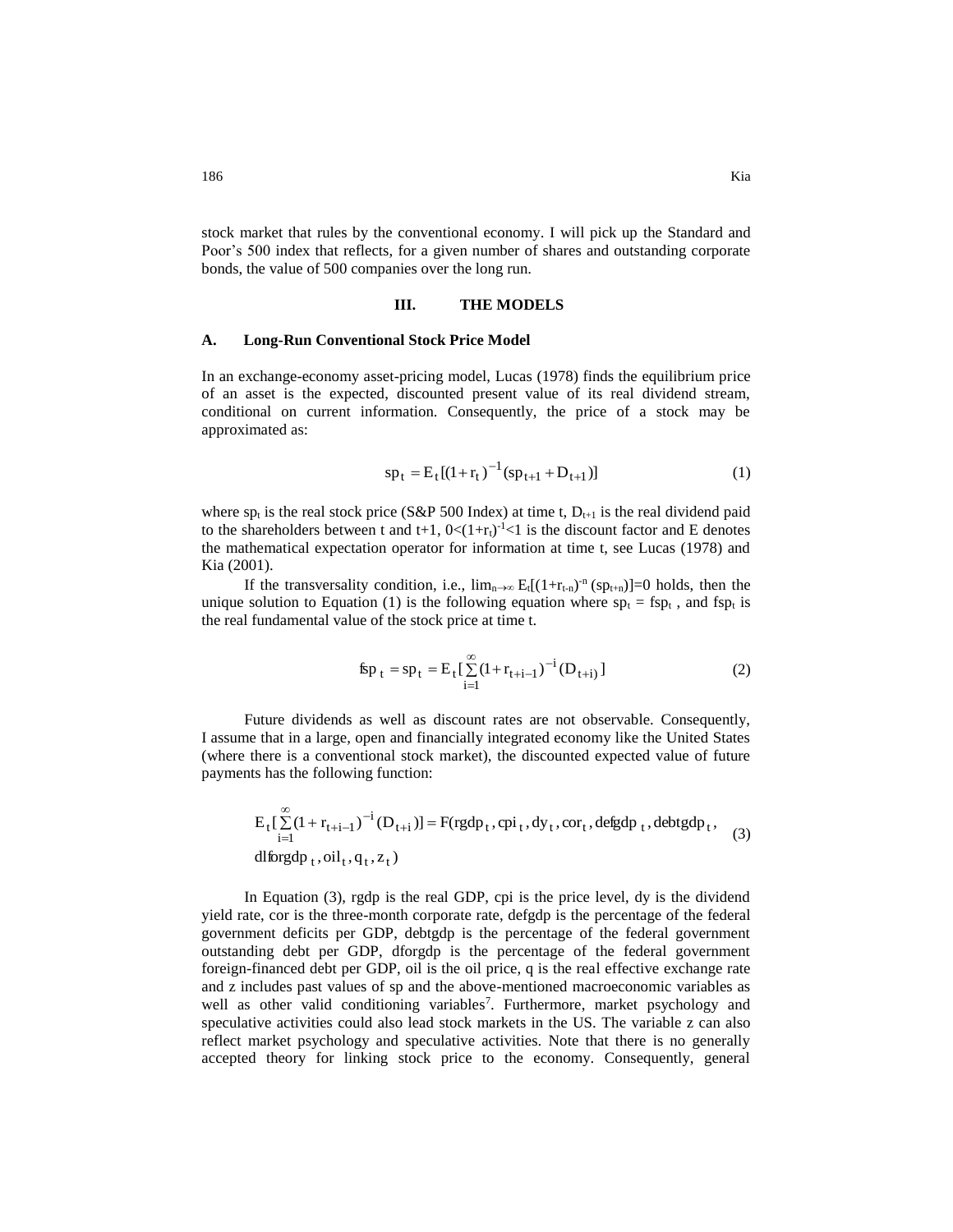economic theory and intuition have been the main input in the selection of macroeconomic variables.

A higher level of real GDP is associated with higher corporate profits and cash flows. Consequently, it is expected theoretically for the real GDP to have a positive relationship with the stock price. Moreover, while a higher price level increases expectations of a future hike in interest rates, it may also lead to higher offsetting cash flows. However, cash flows may not rise at the same rate as the price level, see Mukherjee and Naka (1995) and references therein. Consequently, one would expect a negative relationship between the price level and the stock price. Furthermore, if stocks hedge against inflation, at least in the long run, as it was shown by Kaul (1986), Ely and Robinson (1997), and Kia (1997a, 1997b), then a positive relationship between the stock price and the level of domestic price may be expected. The overall impact of the price level on the stock price, therefore, depends on the prevailing forces.

According to one version of the efficient markets hypothesis, a higher dividend yield means a lower stock price relative to dividends indicating a lower future expected dividends and earnings/returns. Consequently, one would expect the relationship between dividend yield and stock price to be negative. A higher domestic interest rate is expected to have a positive impact on the investors' subjective discount rate and is also associated with expected lower corporate profits. Both a higher subjective discount rate and expectations of lower corporate profits result in a fall of the stock price.

A higher deficit per GDP implies a higher government debt or monetization of debt as well as a higher tax rate in the future and results in an increase in the subjective discount rate, indicating a lower stock price. This is also true for the impact of outstanding debt per GDP on the stock price that can be influenced by the government debt management. Namely, a higher externally-financed government debt would be associated with a lower expected value of domestic currency in the future. This is because there is always a higher possibility of dumping the government issued bonds that are held by foreign investors. A lower value of domestic currency results in an appreciation of the balance of trade<sup>8</sup>. This leads to higher corporate profits and cash flows, indicating a higher stock price. This is also true for a higher exchange rate (lower value of domestic currency). Consequently, a higher exchange rate is expected to lead to a higher stock price.

For a net oil-importing country like the US, a rise in the oil price results in a higher cost schedule that can reduce corporate profits and lower expectations of future cash flows. Consequently, one would expect a negative relationship between the oil and the stock prices. However, as the oil price increases, the value of the stock of oil producing companies will also go up. Depending on their weight in the stock index, it is possible for the stock price (S&P 500) to go up. Consequently, over the long run, the impact of the oil price on the index is an empirical issue. Substitute (3) in (2) to get:

$$
sp_t = F(rgdp_t, inf_t, dy_t, cor_t, defgdp_t, debtgdp_t, dforgdp_t, oil, q, z_t)
$$
 (4)

Following Kia (2003) and references therein let us assume a long-run relationship of Equation (4) has the following log-linear form: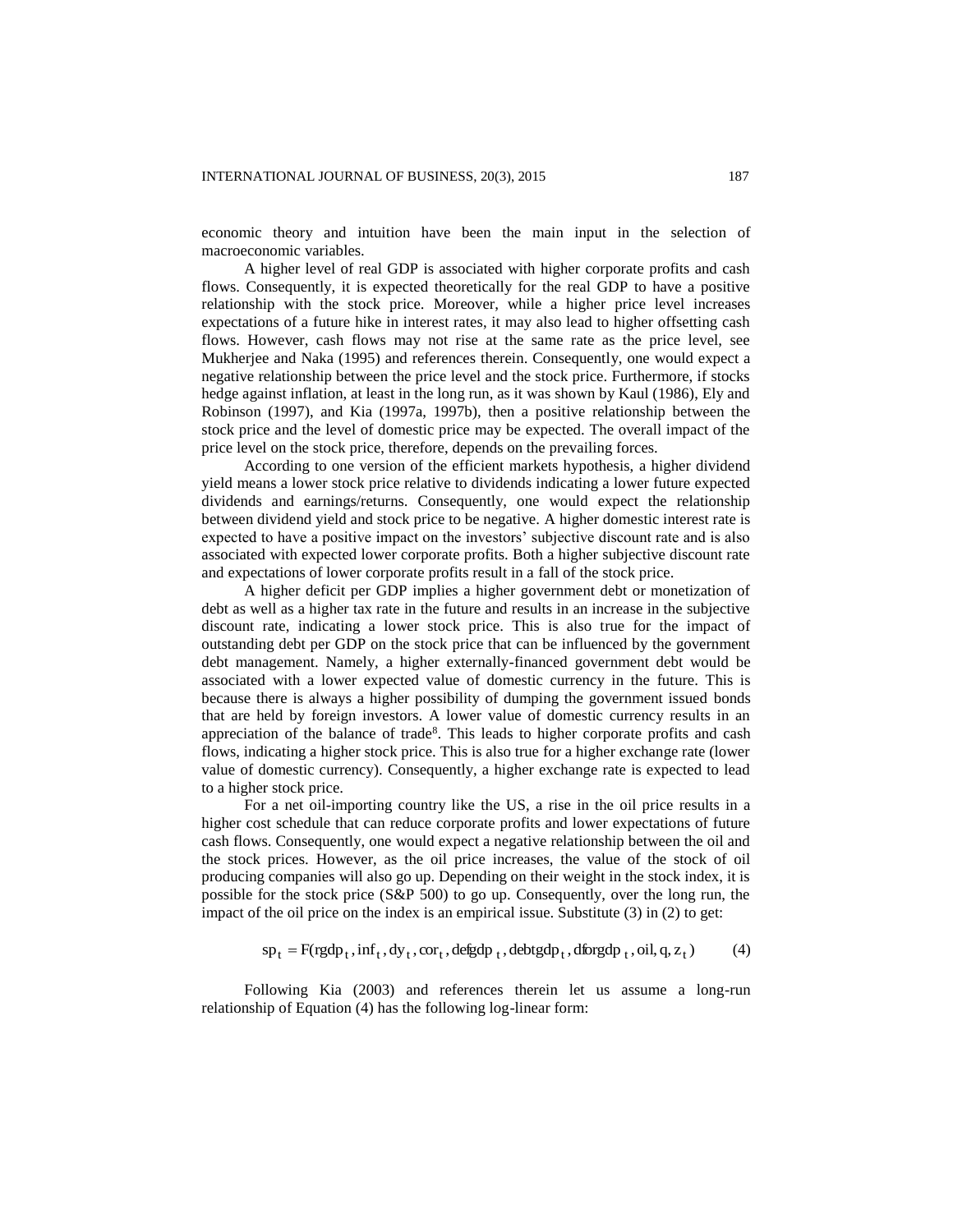$$
1sp_t = \beta_0 + \beta_1 lrgdp_t + \beta_2 lcpi_t + \beta_3 dy_t + \beta_4 cor_t + \beta_5 defgdp_t + \beta_6 defgdp_t
$$
  
+ 
$$
\beta_7 dforgdp_t + \beta_8 loil_t + \beta_9 lq_t + u_t
$$
 (5)

In Equation (5) an l before a variable means log of the variable, β's are constant coefficients,  $u_t$  is the error term and is assumed to be white noise, normally, identically and independently distributed $9$ . Considering the above economic intuitions, we would expect  $\beta$ 's to have the following signs, i.e.,  $\beta_1 > 0$ ,  $\beta_2 = ?$ ,  $\beta_3 < 0$ ,  $\beta_4 < 0$ ,  $\beta_5 < 0$ ,  $\beta_6 < 0$ ,  $\beta_7 > 0$ ,  $\beta_8$ =? and  $\beta_9$ >0. Note that since Equation (5) is a long-run relationship, vector z will affect only the short-run dynamics of the system.

In an Islamic stock market, according to Rule 3, a predetermined interest rate is prohibited as God says in the The Holy Qur-an that those who charge or pay a predetermined interest rate "…are companions of the Fire: They will abide therein (forever)." (2:275), "God will deprive usury of all blessing,…" (2:276), "O ye who believe! Fear God, and give up what remains of your demand for usury..." (2:278), "... Take notice of war from God and His Messenger. But if ye turn back, ye shall have your capital sums: Deal not unjustly…" (2:279), and finally God says "… Devour not usury, doubled and multiplied; but fear God that ye may (really) prosper." (3:130).

Consequently, according to the above verses, we would expect in a conventional economy the interest rate and government debt, which is financed, directly and indirectly, by predetermined interest rates, to negatively affect stock prices. In an Islamic economy, a debt is financed by a profit-risk sharing agreement. But dividend payments (dividend yield), which is a return based on an Islamic system, affect positively stock returns (prices). The theoretical signs of the coefficients in Equation (5), in fact, confirm these Islamic predictions. In Section IV we will investigate, using US data, if such predictions are relevant over the long run.

#### **B. Bubble Model**

No one knows what will happen in the future<sup>10</sup>. This implies any speculative activity based on forecast of future prices is a waste of resources. Furthermore, if transactions in stock markets are based on anything other than investors' utility maximization there will be a stock price bubble, i.e., waste of resources. This bubble will eventually burst $^{11}$ .

Accordingly, in non-Islamic stock markets, there exist excessive speculative activities that result in bubbly prices and inefficient stock markets. To analyze this issue let us follow Kia (2001) and express the fundamental price in terms of observable dividends. Specifically, assume the stochastic process for dividends is in such a way that the dividends are a random walk with constant drift so that fspt =  $\mu$ D<sub>t</sub>. Under this hypothesis  $\mu$  is equal to the mathematical expectation of price dividends ratio.

However, as Kia (2001) mentioned, if the transversality condition does not hold, then  $sp_t = fsp_t$  is not the unique solution to Equation (1). One solution, from potentially infinite solutions, is given by  $sp_t = fsp_t + B_t$ , where  $B_t$  is the bubble term which must satisfy  $B_t = (1+r)^{-1}E_t(B_{t+1})$ , see references in Kia (2001).

"If market and fundamental values diverge, but beyond some range the differences are eliminated by speculative forces, then stock prices will revert to their mean. This implies that the stock returns must be negatively serially correlated at some frequencies if erroneous market moves are eventually corrected. This kind of negative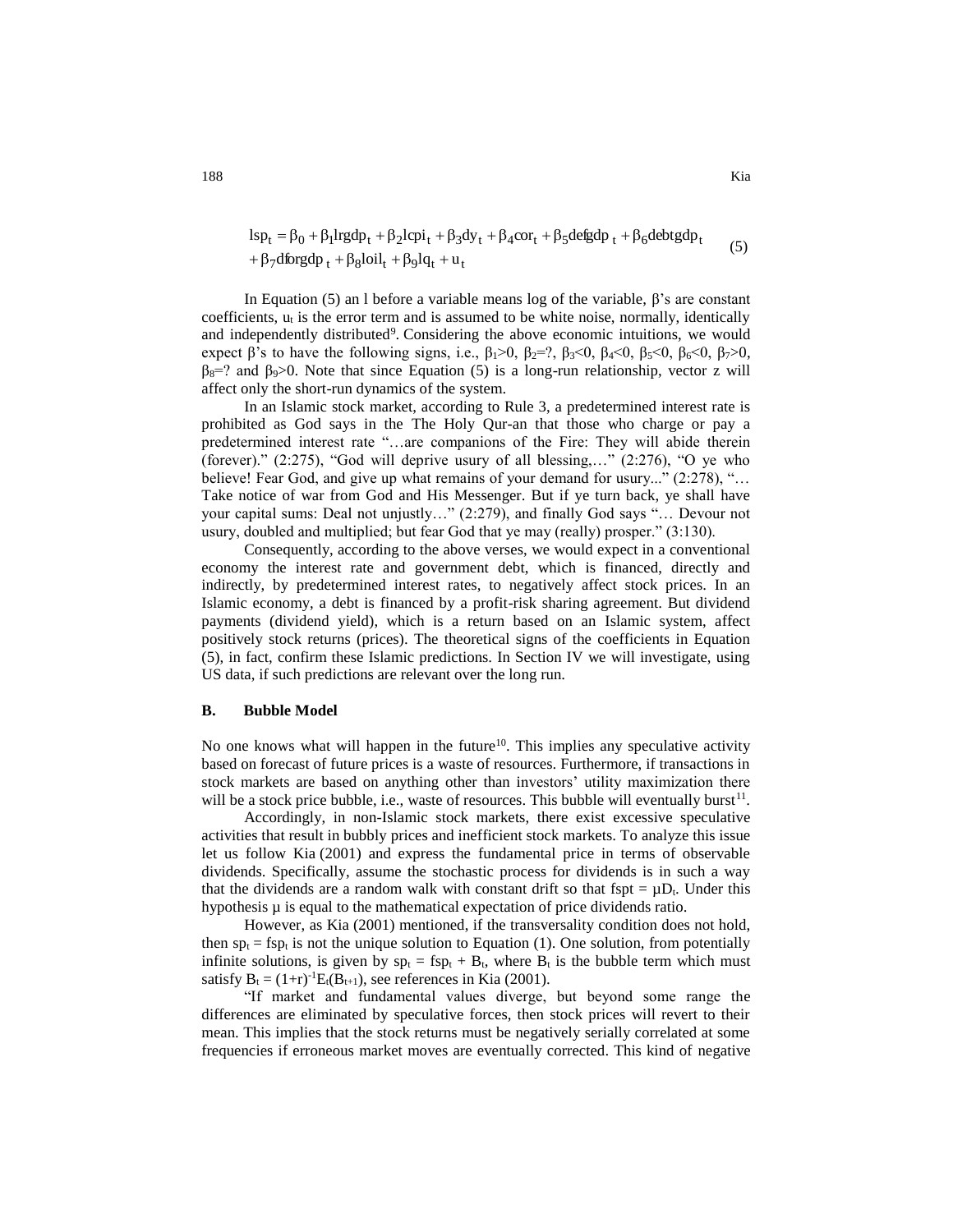serial correlation is not a cogent refutation of a random walk process in price levels. However, it indicates that the price level will perform a Brownian-like vibration around the fundamental value and there will be an ergodic probability" (Kia, 2001, p. 39).

Note that if speculative activities are taken place because of real investment opportunities then bubbles could not exist and speculative activities are not destabilizing. "Then, one would expect the bubbles on average to be zero. However, if there are noise traders among speculators who dominate the market, then bubbles exist in the price. Then we can say that (a) prices are dominated by irrational destabilizing noise traders (De Bondt and Thaler, 1985), and (b) excessive speculative activities by irrational noise traders deviate stock markets from fundamental values" (Kia, 2001, p. 40).

Following Kia (2001) we will test this hypothesis:

$$
E(sp_t) = E(fsp_t)
$$
 (6)

The above hypothesis means that the unconditional mean of real speculative or "bubbly" prices is equal to the unconditional mean of real fundamental values. This hypothesis cannot be rejected indicating that the speculative price, on average, reverts to its expected fundamental component. In other words, speculative activities are not excessive and, consequently, do not create instability in the stock markets and there will not be any waste of resources due to noise traders.

The second hypothesis is that the excess speculative activities add no information to stock markets or result in a lower rate of return in the stock market. To test this hypothesis we test the  $\beta_1 \leq 0$  in the following regression.

$$
NR_{t} = \beta_{0} + \beta_{1}(S_{t-1} - S_{t-2}) + DUM'_{t} \delta + u_{t}
$$
\n(7)

In Equation (7),  $NR=100*(SPI/SPI_{t-1}-1) + (Div/SPI_{t-1})$  is the nominal quarterly rate of return. SP and Div are nominal S&P 500 Index and dividends per share, respectively.  $S_t$  [=100\*(B<sub>t</sub>/sp<sub>t</sub>)] reflects the percentage of the deviation of the actual price from its fundamental value per actual price created by speculative activities. β's are constant coefficients and vector DUM incorporates all policy regime changes and exogenous shocks which could affect the nominal rate of return and the parametervector δ contains constant coefficients. The rejection of the hypothesis β1≤0 indicates that the changes in proportion deviation between actual prices and fundamental values  $(i.e., the changes in S<sub>t</sub>) have a positive forecasting power for stock returns. In other$ words, according to this hypothesis, we will test if the excessive speculative activities add any value to the stock price. Rejecting the null hypothesis (6) and accepting  $\beta_1 \le 0$ together means what is going on in the conventional stock market (i.e., "Eat not up your property among yourselves in vanities: But let there be amongst you traffic and trade by mutual good-will" (The Holy Qur-an, Ch. 4, V. 9) which may mean the existence of asymmetric information and unnecessary speculative activities leads to stock price bubbles. We will test these hypotheses in the next section.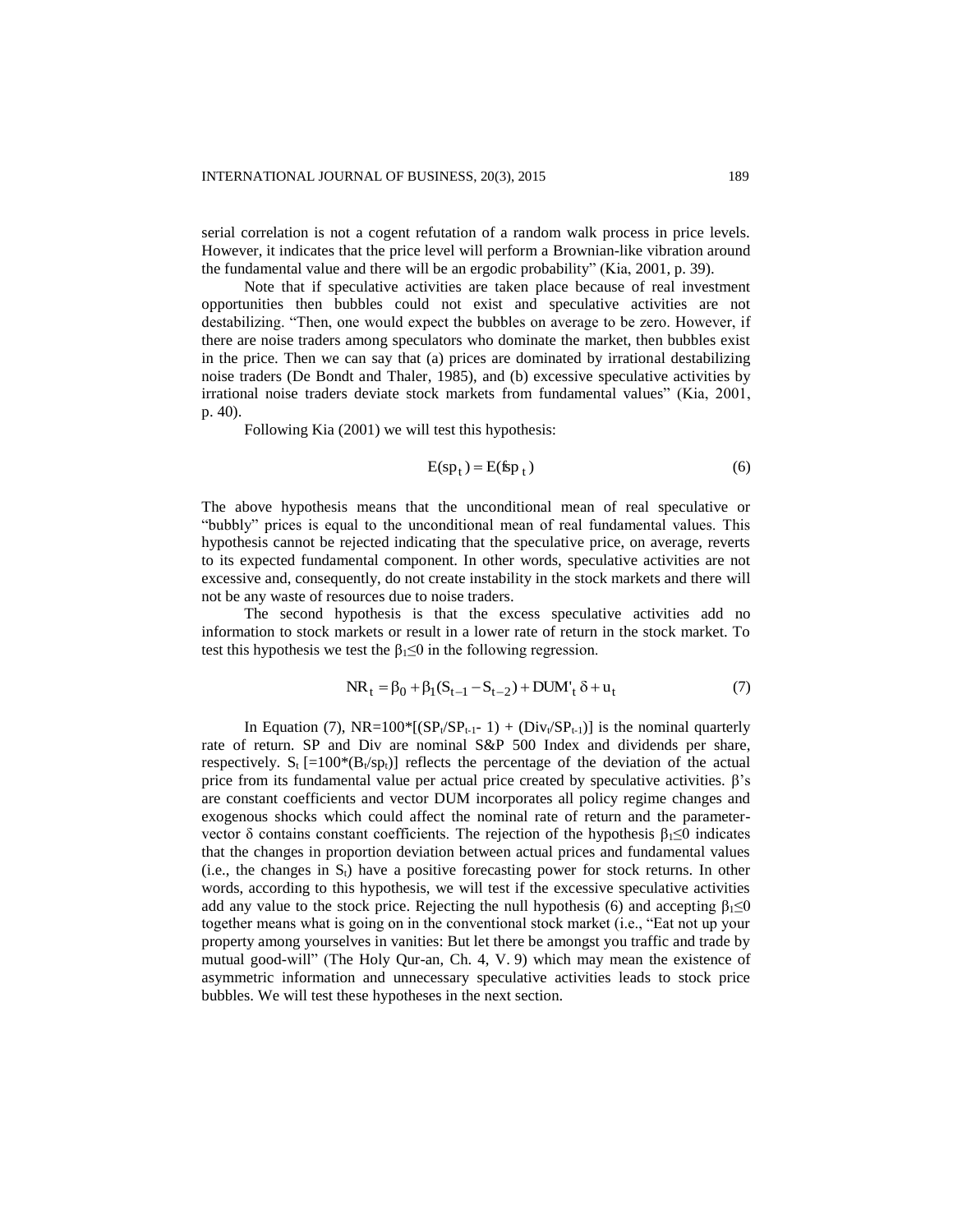# **IV. DATA, EMPIRICAL METHODOLOGY AND RESULTS**

#### **A. Data**

The model is estimated by using quarterly US data for the sample period  $1871$  Q1 – 2011 Q4. The choice of the period is based on the availability of the data. However, some variables are not available before 1973 or after 2011. Therefore, the long-run model is estimated for the 1973 Q1 – 2011 Q4 period and the bubble model is estimated over the 1871 Q1 – 2011 Q4 period. The Standard and Poor's 500 Index is a representative of the price of stock markets. Unless otherwise specified, all data are taken from the St. Louis Federal Reserve Database (FRED). Dividend yield (dividend payments and Standard and Poor's 500 price) is taken from the web site of Yale University Professor Robert J. Shiller.

To investigate the stationarity property of the variables, I used Augmented Dickey-Fuller and non-parametric Phillips-Perron tests. Furthermore, to allow for the possibility of a break in intercept and slope, I also used tests developed by Lee and Strazicich (2003) (which was adjusted for four structural breaks), Perron (1997) and Zivot and Andrews (1992). According to the test results, all variables are integrated of degree one (non-stationary). They are first-difference stationary. It should, however, be noted that the price level according to Phillips-Perron test results is stationary while based on all other test results has a unit root. Furthermore, changes of variable debt per GDP are stationary at only 90% level of significance according to Zivot and Andrews' (1992) test result. For the sake of brevity, these results are not reported, but are available upon request. All data, when appropriate, are seasonally adjusted, otherwise, I made them seasonally adjusted. The interest rate is adjusted to a 365-day basis. All variables, when appropriate, are in billions of dollars.

#### **B. Long-Run Methodology and Results**

Since all variables in Equation (5) have a unit root, we will first verify if a long-run cointegrating relationship exists between the level of the stock price and its determinants, as specified by this equation. Table 1 reports the cointegration test results on the model. During the sample period, there have been some policy regime changes and/or exogenous changes which could influence the short-run dynamics of the system. As evidenced by Kia (2006), constant models can have time-varying coefficients if a deeper set of constant parameters characterizes the data generation process. Specifically, the existence of constancy may depend on whether raw coefficients or underlying parameters are evaluated. Kia (2006) also shows that the estimated long-run relationship can be biased when the appropriate policy regime changes and/or other exogenous shocks are not incorporated in the short-run dynamics of the system. Consequently, I will let the short-run dynamics of the system incorporate these policy regime changes and other exogenous changes during the sample period. Actually these variables reflect the conditional variables included in vector z in Equation (4).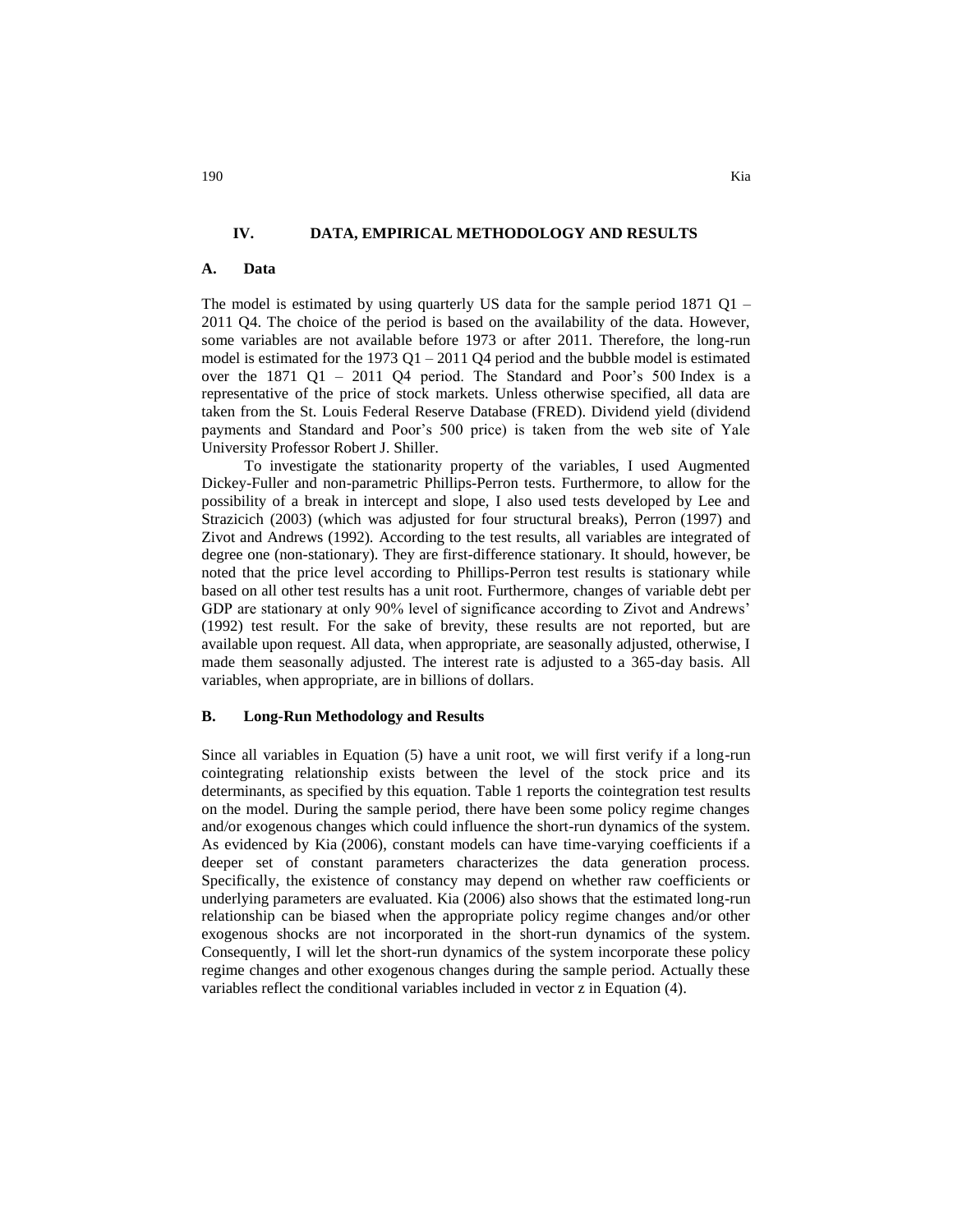|                                                                                       |                          |                                |        |                             |        | rabie r |           |               |           |          |                   |                  |           |     |       |
|---------------------------------------------------------------------------------------|--------------------------|--------------------------------|--------|-----------------------------|--------|---------|-----------|---------------|-----------|----------|-------------------|------------------|-----------|-----|-------|
| Long-run test results                                                                 |                          |                                |        |                             |        |         |           |               |           |          |                   |                  |           |     |       |
| Tests of the Cointegration Rank $(\rho)$<br>Diagnostic tests <sup>**</sup> $p$ -value |                          |                                |        |                             |        |         |           |               |           |          |                   |                  |           |     |       |
| $H_0 = \rho$                                                                          | $\mathbf{0}$             | 1                              | 2      | 3                           | 4      | 5       | 6         | 7             | 8         | 9        |                   |                  |           |     |       |
| Trace <sup>(1)</sup>                                                                  | 283                      | 204 <sup>a</sup>               | 147    | 114                         | 89     | 62      | 34        | 16            | 5         |          |                   | Autocorrelation  | LM(1)     |     | 0.37  |
| Trace $95^{(2)}$                                                                      | 267                      | 225                            | 184    | 148                         | 117    | 97      | 63        | 42            | 26        | 13       |                   |                  | LM(2)     |     | 0.21  |
|                                                                                       |                          |                                |        |                             |        |         |           |               |           |          | <b>ARCH</b>       |                  |           |     |       |
|                                                                                       |                          |                                |        |                             |        |         |           |               |           |          |                   |                  | LM(1)     |     | 0.06  |
| <i>p</i> -value                                                                       |                          | $0.00 \quad 0.29$ <sup>a</sup> | 0.75   | $0.76$ 0.69 0.76 0.95       |        |         |           | 0.99          | 1.00 0.99 |          |                   |                  | LM(2)     |     | 0.02  |
|                                                                                       |                          |                                |        |                             |        |         |           |               |           |          |                   |                  | Normality |     | 0.00  |
|                                                                                       |                          |                                |        |                             |        |         |           |               |           |          | Lag length $= 4$  |                  |           |     |       |
| Johansen-Juselius Maximum Likelihood Procedure Result                                 |                          |                                |        |                             |        |         |           |               |           |          |                   |                  |           |     |       |
| Normalized                                                                            |                          | lsp lrgdp                      | lcpi   | dy                          | cor    |         |           | defgdpdebtgdp |           | dforgdp  | loil              | lq               | Trend     | - C |       |
| $\text{lsp}(t\text{-stat})$                                                           | $\overline{\phantom{a}}$ | $-8.4$                         | $-0.6$ | $-0.3$                      | $-0.2$ |         | $-0.5$    | $-0.0$        |           | $-0.0$   | $-0.2$            | 0.3              | 0.1       |     |       |
|                                                                                       |                          | $(-10.1)$                      |        | $(-3.1)$ $(-12.1)$ $(-0.3)$ |        |         | $(-10.2)$ | $(-0.4)$      |           | $(-5.7)$ |                   | $(-5.0)$ $(2.2)$ | (12.1)    |     |       |
| <b>Fully Modified Least Squares Results</b>                                           |                          |                                |        |                             |        |         |           |               |           |          |                   |                  |           |     |       |
| $\text{lsp}(t\text{-stat})$                                                           |                          | $-1.4$                         | 0.0    | $-0.3$                      | $-0.9$ |         | $-0.2$    | $-0.0$        |           | 0.0      | $-0.0$            | $-0.2$           | 0.02      |     | 7.8   |
|                                                                                       |                          | $(-3.2)$                       |        | $(0.0)$ $(-18.6)$ $(-2-2)$  |        |         | $(-9.9)$  | $(-2.5)$      |           | (2.9)    | $(-0.2)$ $(-1.9)$ |                  | (4.3)     |     | (3.2) |

**Table 1** 

 $a =$  means we cannot reject the null of  $p=1$ . (1) Using the Bartlett correction factor, the Trace test has been corrected for the small sample error; see Johansen (2000 and 2002). (2) The critical values of the Trace rank test were simulated. The critical values of the test statistics are calculated based on the length of the random walk of 400 with 2500 replications. \* The sample period is 1970Q1-2012Q1. lsp is the log of the real S&P 500, lrgdp is the log of the real GDP, lcpi is the log of cpi, dy is the dividend yield rate, cor is the three-month corporate rate, defgdp is the percentage of federal government deficits per GDP, debtgdp is the percentage of the federal government outstanding debt per GDP, dforgdp is the percentage of the federal government foreign-financed debt per GDP, loil is the log of the oil price, lq is the real exchange rate, Trend is the time trend and C is the constant. \*\* LM(1) and LM(2) are one and two-order Lagrangian Multiplier test, respectively (Godfrey, 1978 and 1988).

These policy regime changes and other exogenous shocks include the following: (1) The October 87 stock market crisis. (2) The Persian Gulf War, which began on August 2, 1990, and ended on February 28, 1991. (3) The North American Free Trade Act (NAFTA), which went into effect on January 1, 1994. This act provided unprecedented freedom in trade among the United States, Canada, and Mexico. (4) The Asian market crisis in 1997. (5) On October 7, 2001, the U.S. declared war on Afghanistan. (6) The credit crunch and financial crisis that started on August 2007 and ended the third quarter of 2009.

Accordingly, the following dummy variables used to represent these potential policy regime shifts and exogenous shocks: the Oct87 dummy is used to capture the impact of the October 87 stock market crisis. It is equal to one in the last quarter of 87 and zero, otherwise, pwar = 1 from 1990 Q3 to 1991 Q1, and = 0, otherwise, reflecting the Persian war, nafta  $= 1$  since 1994 Q1 and  $= 0$ , otherwise, to capture the North American Free Trade Act, awar  $= 1$  since 2001 Q4 and  $= 0$ , otherwise, reflecting the declaration of war in Afghanistan, and uscrisis  $= 1$  from 2007 Q3 to 2009 Q3, and  $= 0$ ,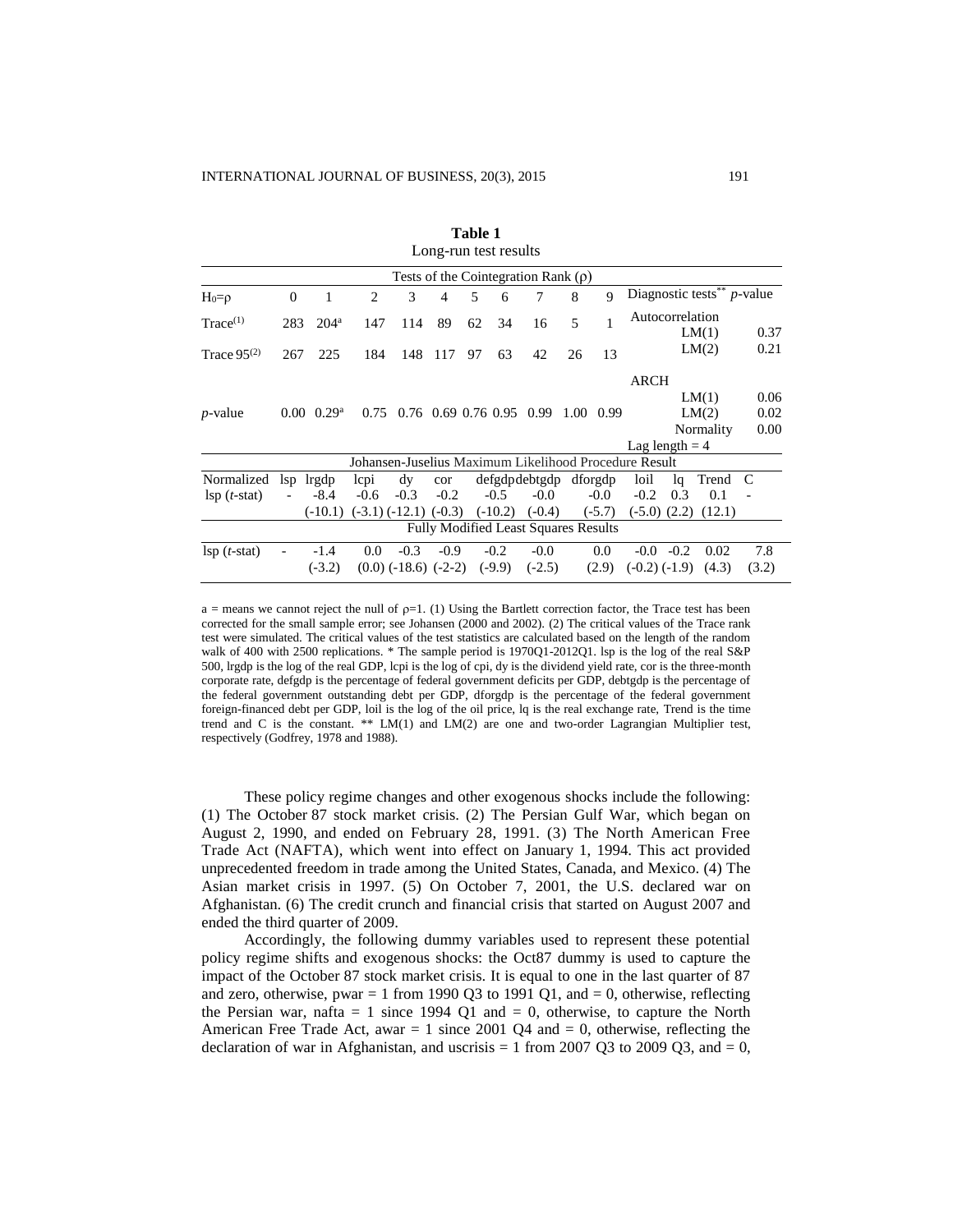otherwise, reflecting the current US financial crisis. AS97 is a dummy variable, which is equal to one for the last quarter of 1997, and is zero, otherwise.

We analyze a p-dimensional Gaussian vector  $X = \{lsp_t, \text{lrgdp}_t, \text{inf}_t, \text{dy}_t, \text{cor}_t, \text{d} \}$  $\text{defgdp}_t$ , debtgdp<sub>t</sub>, dforgdp<sub>t</sub>, loil<sub>t</sub>, lq<sub>t</sub>] which is modeled conditionally on the short-run set of z which includes the above dummy variables. In determining the lag length we should verify if it is sufficient to get white noise residuals. As it was recommended by Hansen and Juselius (1995, p. 26), set  $p = \rho$  (the order of cointegration) in Equation (5) and test for autocorrelation. LM(1) and LM(2) will be employed to confirm the choice of lag length. The order of cointegration will be determined by using the Trace test by Johansen and Juselius (1991). Note that the set of dummy variables that constitutes the set of z affects only the short-run dynamics of the system. They account for institutional and policy regime changes, which could affect stock prices in the country.

Since we allow the short-run dynamics of the system to be affected by these dummy variables (explained above) we need to simulate the critical values as well as their associated  $\rho$  values for the rank test. The number of replications is 2500 and the length of random walk is 400. Using the Bartlett correction factor, the Trace test has been corrected for the small sample error; see Johansen (2000 and 2002). Table 1 reports the Trace test result as well as the long-run relationship. For the sake of robustness I also used Phillips and Hansen's (1990) Fully Modified Least Squares (FMOLS) test. The result of this test is reported in the bottom panels of Table 1.

According to the diagnostic tests reported in this table, the lag length 4 was sufficient to ensure that errors are not autocorrelated. According to the normality test result, the error is not normally distributed. However, as it was mentioned by Johansen (1995), a departure from normality is not very serious in cointegration tests, see also, e.g., Hendry and Mizon (1998). According to the Trace test results, reported in Table 1, we cannot reject  $\rho \le 1$ , implying that  $\rho =1$ .

I also calculated values of the recursive test statistics for the long-run relationship. These statistics are recursive likelihood-ratios, Eigenvalues and β's normalized by the 5% critical value. Thus, calculated statistics that exceed unity imply the rejection of the null hypothesis and suggest unstable cointegrating tests and vectors. It was found that all these tests and the long-run equation were stable over the long run when the models are corrected for short-run effects. For the sake of brevity the graphs associated with the values of the recursive test statistics are not reported, but are available upon request. Having established that the long-run equation is stable, we will analyze the relationship.

The second row of the bottom panel in Table 1 reports the long-run stock price determination, using Johansen-Juselius Maximum Likelihood Procedure (JJMLP). Except for the coefficient of the real GDP and the percentage of government debt financed externally per GDP, all other estimated coefficients justify the theoretical model [Equation (5)]. The estimated coefficient of both the interest rate and the percentage of debt per GDP is negative, but not statistically significant. The coefficient of the expected future government debt (percentage of deficit per GDP) is also negative and statistically significant which indicates that the violation of Rule 3 results in a reduction of stock price, the market value of companies, for a given number of shares in circulation and outstanding debt.

Note that the JJMLP test result should be analyzed with caution. As mentioned above the price level according to Phillips-Perron test results is stationary while based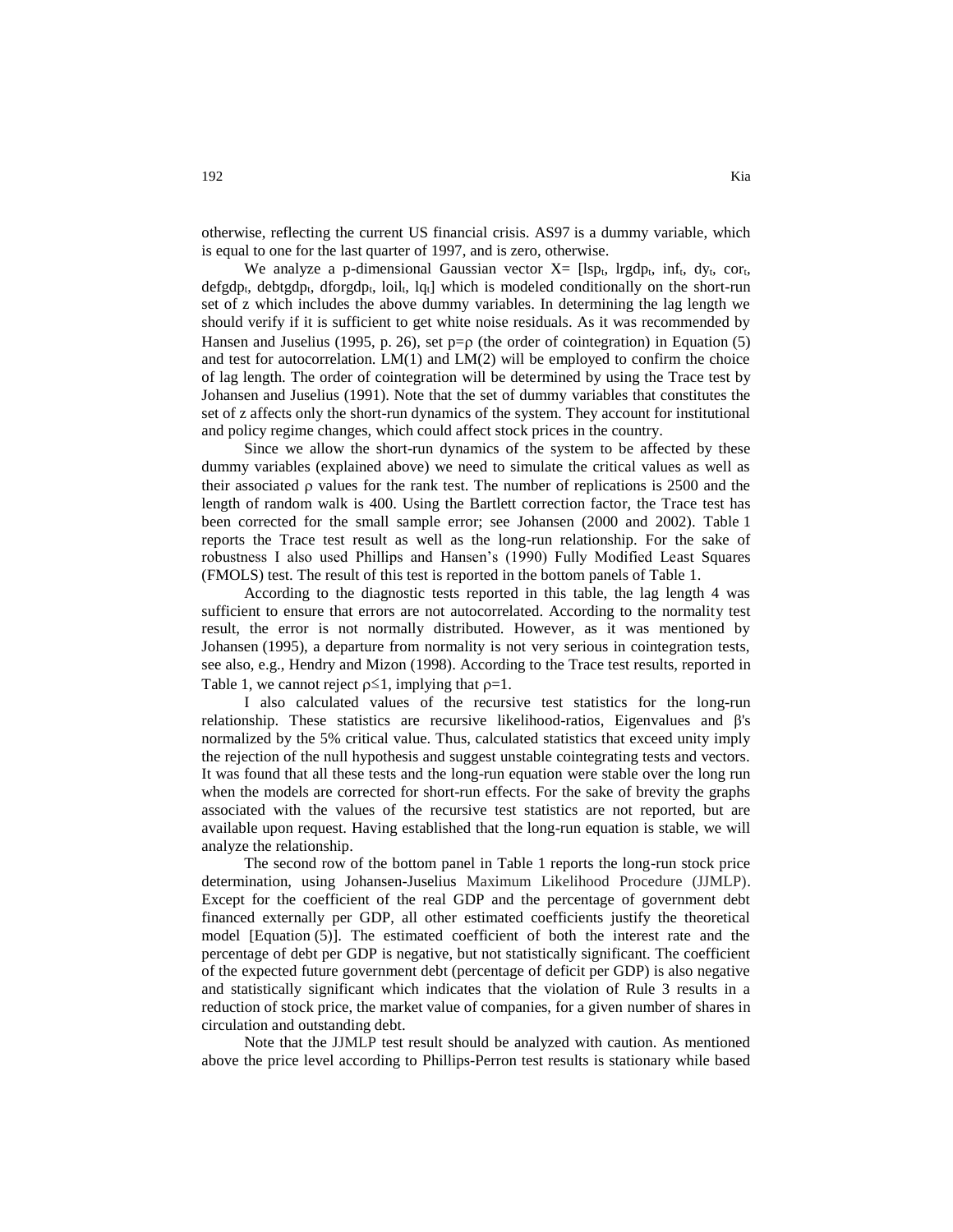on all other test results it has a unit root. Furthermore, changes of variable debt per GDP are stationary at only 90% level of significance according to Zivot and Andrews' (1992) test result. Furthermore, we needed to restrict the constant in JJMLP in order to estimate the equation with trend. As in this test we can use either trend or constant. For the robustness test we used FMOLS test that can be used when there are stationary and non-stationary variables in the system. The estimated result is reported in the last row of the table.

According to this estimated result, except for the coefficient of the price level and the foreign-financed debt, all other estimated coefficients confirm the JJMLP test result. However, the estimated coefficient of the price level is not statistically significant. Now the coefficient of the interest rate and the percentage debt per GDP is statistically significant indicating that the violation of Islamic stock markets results in the value of these stocks (firms) to  $fall<sup>12</sup>$ .

# **C. Short-run Dynamic Model**

Table 2 reports the parsimonious estimation of the final error correction model (ECM) that is implied by the cointegrating vector on the basis of Hendry's General-to-Specific approach<sup>13</sup>. To obtain the optimum lag length of variables a lag profile of eight quarters at the original ECM was chosen. Following Granger (1986), we should note that if small equilibrium errors can be ignored, while reacting substantially to large ones, the error correcting equation is non linear. Consequently, all possible kinds of non linear specifications, i.e., squared, cubed and fourth powered of the equilibrium errors (with statistically significant coefficients) as well as the products of those significant equilibrium errors were incorporated.

|                                                                    |                                                                                     |                       | Error correction model, dependent variable = $\Delta$ lsp       |  |  |  |  |
|--------------------------------------------------------------------|-------------------------------------------------------------------------------------|-----------------------|-----------------------------------------------------------------|--|--|--|--|
| Variable                                                           | Coefficient                                                                         | <b>Standard Error</b> | $p$ -value for Hansen's (1992)<br>stability L <sub>i</sub> test |  |  |  |  |
| Constant                                                           | 0.98                                                                                | 0.91                  | 0.32                                                            |  |  |  |  |
| $\Delta$ lsp <sub>t-2</sub>                                        | 0.19                                                                                | 0.06                  | 0.17                                                            |  |  |  |  |
| $\Delta$ cor <sub>t-1</sub>                                        | $-0.96$                                                                             | 0.42                  | 0.61                                                            |  |  |  |  |
| $\Delta$ dforgdp <sub>t-1</sub>                                    | 0.02                                                                                | 0.01                  | 0.91                                                            |  |  |  |  |
| $\Delta$ loil <sub>t-4</sub>                                       | $-0.06$                                                                             | 0.02                  | 0.33                                                            |  |  |  |  |
| $EC_{t-1}$                                                         | $-0.11$                                                                             | 0.06                  | 0.32                                                            |  |  |  |  |
| $EC_{t-2}$                                                         | 0.08                                                                                | 0.04                  | 0.32                                                            |  |  |  |  |
| D751                                                               | 0.25                                                                                | 0.08                  | 0.00                                                            |  |  |  |  |
| D874                                                               | $-0.33$                                                                             | 0.07                  | 0.02                                                            |  |  |  |  |
| D <sub>0</sub> 23                                                  | $-0.24$                                                                             | 0.07                  | 0.19                                                            |  |  |  |  |
| D <sub>0</sub> 84                                                  | $-0.39$                                                                             | 0.07                  | 0.65                                                            |  |  |  |  |
|                                                                    | Hansen's (1992) stability L <sub>i</sub> test on the variance = 1.10 p-value = 0.50 |                       |                                                                 |  |  |  |  |
|                                                                    | Joint (coefficients and the error variance) Hansen's                                |                       |                                                                 |  |  |  |  |
| $(1992)$ stability L <sub>c</sub> test = 3.62<br>$p$ -value = 0.05 |                                                                                     |                       |                                                                 |  |  |  |  |
| Normality, Jarque-Bera $= 4.20$                                    |                                                                                     |                       | <i>p</i> -value = $0.12$                                        |  |  |  |  |

**Table 2**

 $*$  The sample period is 1970Q1-2012Q1. Mean of dependent variable=0.005.  $\Delta$  means the first difference,  $\Delta$ cor is the change in the three-month corporate rate,  $\Delta$ dforgdp is the change in the log of foreign financed debt per GDP and Aloil is the change in the log of oil price. EC is the error correction term generated from the long-run price determination of Johansen-Juselius Maximum Likelihood Procedure (See Table 1.). Dummy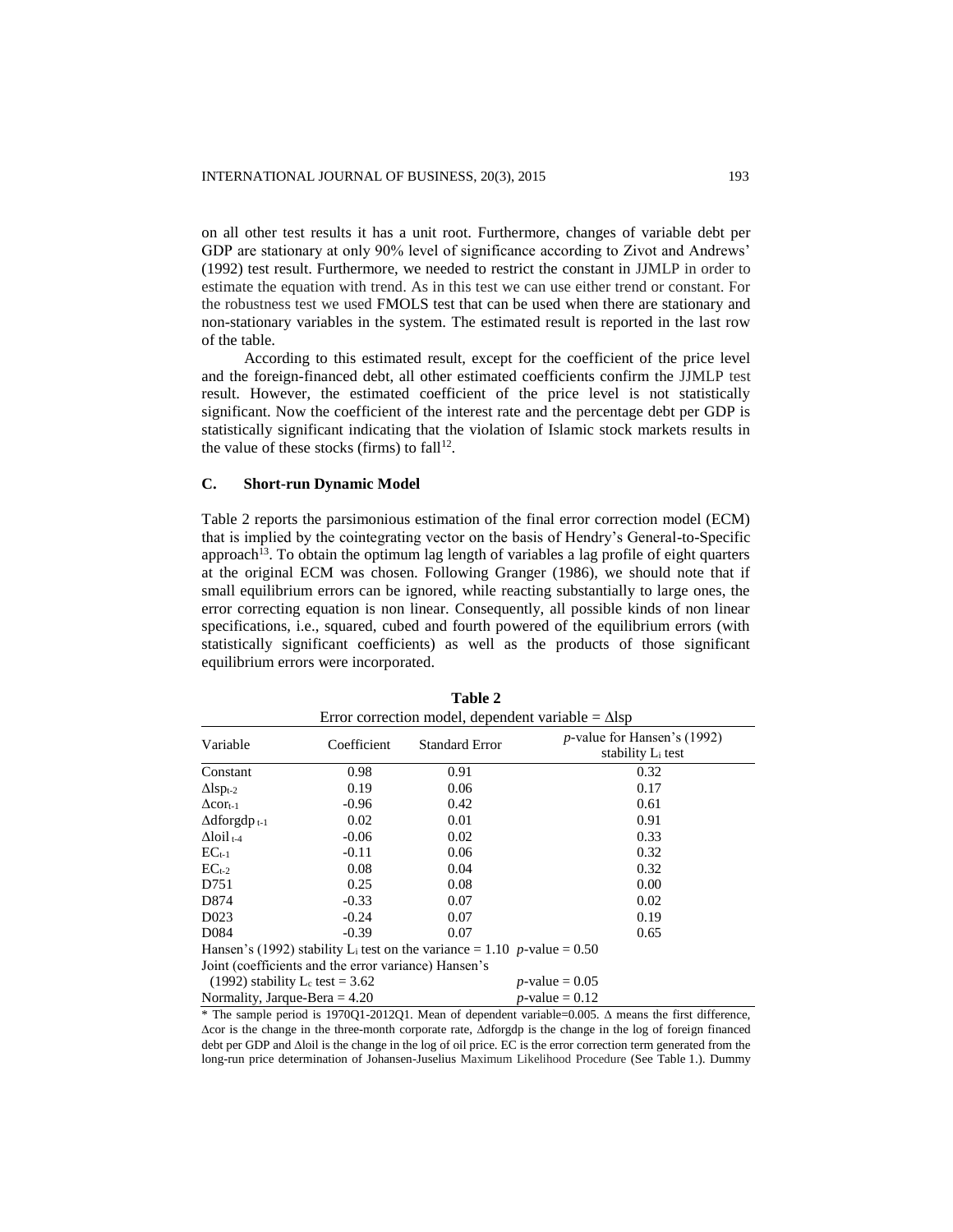variables D751, D874, D023 and D084 are equal to one for 1975:01, 1987:04, 2002:03 and 2008:04, respectively and zero otherwise. These dummy variables are included in order to eliminate the outliers in the residuals. The estimation method is Ordinary Least Squared.  $\overline{R}^2$  =0.39,  $\sigma$ =0.06, DW=2.09, Godfrey (5)=0.75 (significance level=0.60), White=47 (significance level=0.99), ARCH(5)= 4.9 (significance level=0.42) and RESET=0.47 (significance level=0.71). Note that  $\overline{R}^2$ ,  $\sigma$  and DW, respectively, denote the adjusted squared multiple correlation coefficient, the residual standard deviation and the Durbin-Watson statistic. White is White's (1980) general test for heteroskedasticity, ARCH is five-order Engle's (1982) test, Godfrey is fiveorder Godfrey's (1978) test, REST is Ramsey's (1969) misspecification test, Normality is Jarque and Bera's (1987) normality statistics, L<sup>i</sup> is Hansen's (1992) stability test for the null hypothesis that the estimated coefficient or variance of the error term is constant and  $L_c$  is Hansen's (1992) stability test for the null hypothesis that the estimated coefficients as well as the error variance are jointly constant.

Assuming government deficit, debt and foreign-financed debt as a percentage of GDP are exogenous over the short run, we will have seven endogenous variables in the system. But for the sake of brevity, the ECM of the growth of the stock price was only reported**.** However, the full estimation results of all these ECMs will be used to analyze the unanticipated shocks in endogenous variables using impulse response functions. In Table 2,  $\Delta$  denotes a first difference operator and EC,  $\overline{R}^2$ ,  $\sigma$  and DW, respectively, denote the error correction term from the long-run equation for the stock price level, the adjusted squared multiple correlation coefficient, the residual standard deviation and the Durbin-Watson statistics, respectively. White is White's (1980) general test for heteroskedasticity, ARCH is the five-order Engle's (1982) test, Godfrey is the fiveorder Godfrey's (1978) test, REST is Ramsey's (1969) misspecification test, Normality is Jarque-Bera's (1987) normality statistics,  $L_i$  is Hansen's (1992) stability test for the null hypothesis that the estimated i<sup>th</sup> coefficient or variance of the error term is constant and  $L<sub>c</sub>$  is Hansen's stability test for the null hypothesis that the estimated coefficients as well as the error variance are jointly constant.

Dummy variables D751, D874, D023 and D084 are equal to one for 1975:01, 1987:04, 2002:03, and 2008:04, respectively and zero otherwise. These dummy variables are included in order to eliminate the outliers in the residuals. According to the diagnostic tests the error term is white noise. None of the diagnostic checks is significant. Therefore, the estimation method is the Ordinary Least Squared. Based on Hansen's stability test results, all of the coefficients individually and jointly are stable.

I also included the dummy variable uscrisis as well as a linear time trend in the EC model. But none of these variables was statistically significant and so they were dropped in the parsimonious estimation result reported in Table 2. According to this estimation result, the estimated coefficient of the error-correction term is negative and statistically significant. However, after two quarters, the impact of the equilibrium error is positive, but the summation of the coefficients of the error term in two periods is negative, implying that the disequilibrium will be eliminated.

Apparently, except for the interest rate, the foreign-financed debt management and the growth of oil price variables, none of the other variables has any impact, over the short run, on the stock price in the United States. As it is expected the change in the interest rate reduces the stock price over the short run, which justifies Rule 3. The estimated coefficient of foreign-financed debt management is positive and the estimated coefficient of the growth of oil price is negative. All these three estimated coefficients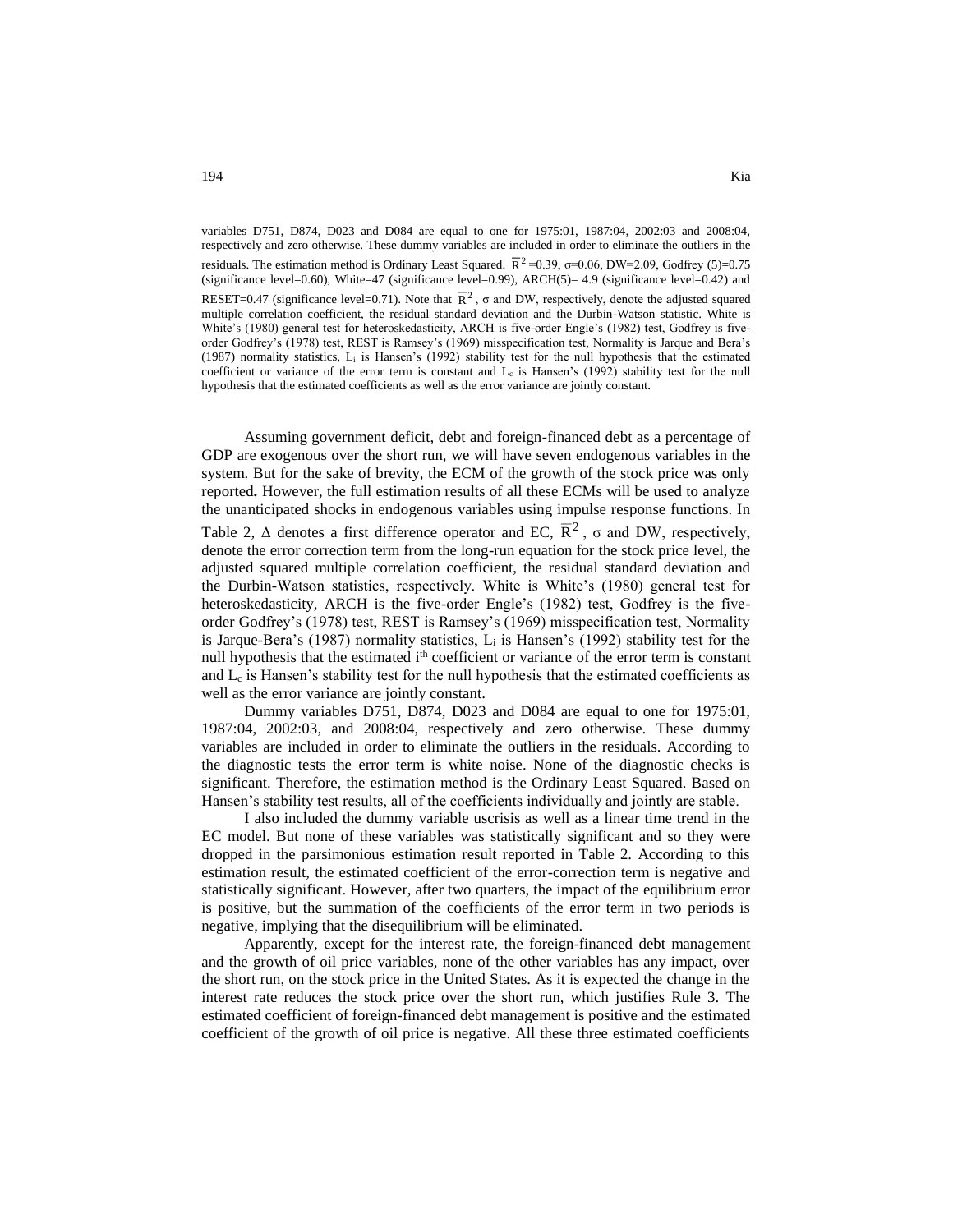justify our theoretical model (Equation 5) even though the impact of the oil price on the stock price is an empirical issue.

# **D. Impulse Responses and Stock Price**

To analyze the impact of shocks in the variables to the stock price, the estimated coefficients of all ECMs are used and their associated impulse responses were estimated. In order for each variable to be independently shocked the Choleski factor was used to normalize the system so that the transformed innovation covariance matrix is diagonal. The conclusions are potentially sensitive to the ordering (or normalization) of the variables. As one would expect, part of a shock in the real GDP is contemporaneously correlated to a shock in the price index, interest rate, oil price and real exchange rate which by themselves are correlated to a shock in deficit per GDP, debt per GDP, foreign-financed debt per GDP as well as dividend yield and stock price. Consequently, let us propose the ordering of lrgdp, lcpi, cor, loil, lq, defgdp, debtgdp, fdgdp, dy, and lsp.

By ordering the stock price at the end, the identifying restriction is that the other variables do not respond contemporaneously to a shock to the stock price. This ordering is not critical in our analysis as, to the best of my knowledge, no particular theory or empirical evidence conflicts with the logic of the proposed ordering. The VAR was run in the error-correction form with four lags (the lag length of the cointegration equations, see Table 1). The impulse response functions reflect the implied response of the levels, i.e., real GDP, the price index, interest rate, oil price, real exchange rate, deficit per GDP, debt per GDP, foreign-financed debt per GDP, dividend yield, and stock price. Following Lütkepohl and Reimers (1992) we assume a one-time impulse on a variable is transitory if the variable returns to its previous equilibrium value after some periods. If it settles at a different equilibrium value, the effect is called permanent.

Since, in computing confidence bands, neither the coefficients of VAR nor their responses to shocks are known with certainty, the Monte Carlo simulation is used. The number of Monte Carlo draws is 1000. Dummy variables that account for policy regime changes or other exogenous shocks are included as exogenous variable shocks. It was found all responses are within the confidence band. For the sake of brevity graphs of the impulse responses are not reported but are available upon request.

According to the results, not reported but available upon request, all impulse responses, except real exchange rate and foreign-financed debt per GDP, are permanent. Specifically, a one standard deviation shock to the real exchange rate (equal to 0.02 units) induces a contemporaneous fall of 0.01 units in real stock price and continues to 0.006 at the  $10<sup>th</sup>$  quarter before falling in magnitude and reaches, e.g., to 0.0031 units at the  $24<sup>th</sup>$  quarter; therefore, the impulse is temporary  $14$ .

Furthermore, a one standard deviation shock to foreign-financed debt per GDP induces a contemporaneous fall in the real stock price by 0.005 units but the decline will be eliminated at the  $8<sup>th</sup>$  quarter and remains at 0.00 in the 24<sup>th</sup> quarter. Interestingly, a one standard deviation shock to debt per GDP results in a contemporaneous fall in the real stock price by 0.01 units but the decline will change to an increase of 0.002 at the  $4<sup>th</sup>$  quarter and increases to 0.02 at the 14<sup>th</sup> quarter and remains the same at the 24<sup>th</sup> quarter. Another interesting observation is that a one standard deviation shock to real GDP results in a contemporaneous increase in the real stock price by 0.018, but the rise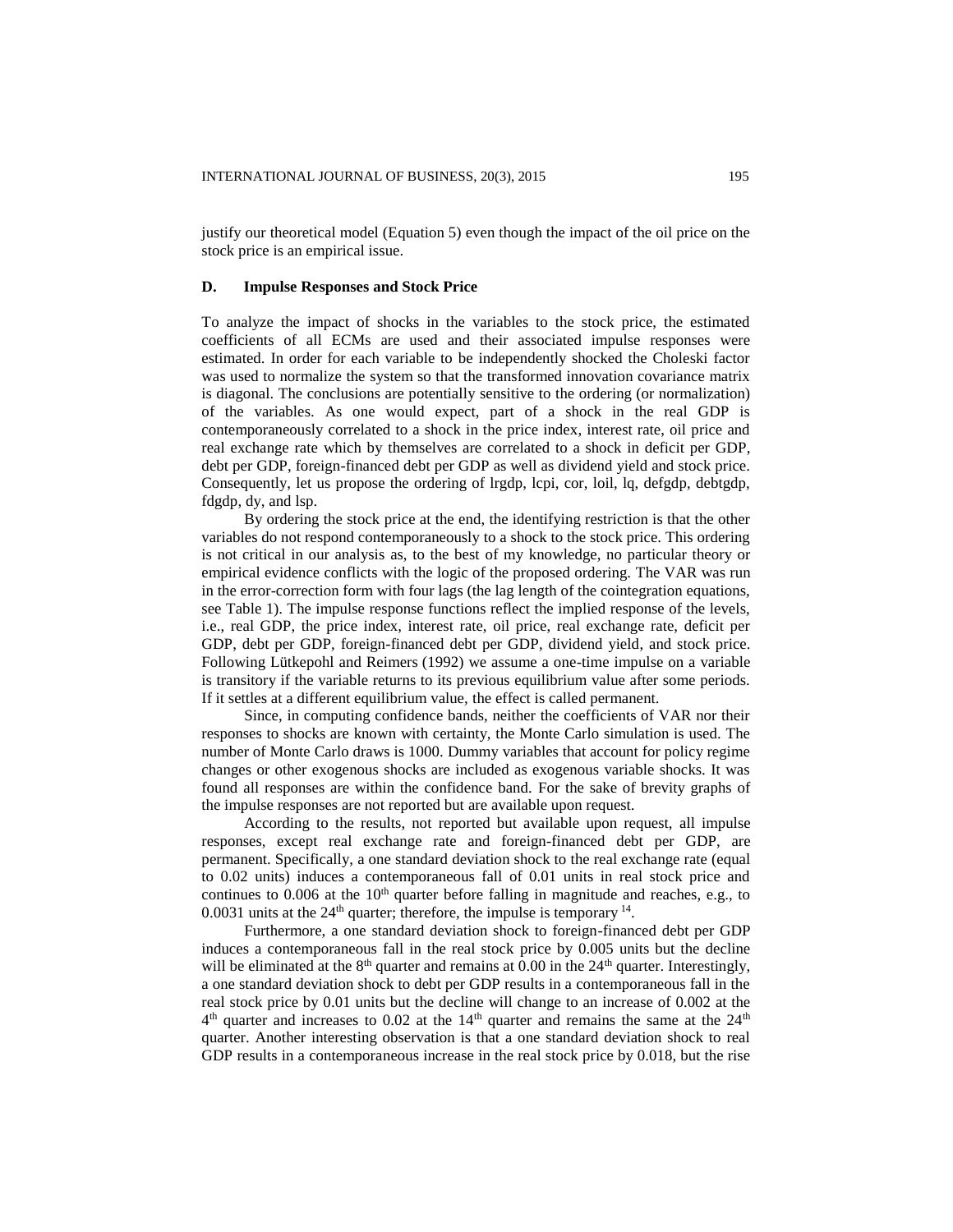will be eliminated at the  $4<sup>th</sup>$  quarter and continues to fall to, e.g., -0.01 at the  $24<sup>th</sup>$ quarter. Consequently, shock in the real GDP increases the real stock price only temporarily.

# **E. Bubble Model: Test Results**

To construct the fundamental stock price (S&P 500 composite index) we need a very long period. For this purpose I use a 141-year sample period (1871 Q1 – 2011 Q4) of dividends (D) and dividend-price ratio of S&P 500 (Div/SP). The mathematical expectation of Div/SP is 27.12382294. Consequently, FSP (nominal fundamental value of stock price) for the sample period is  $FSP_t = 27.12382294(Div_t/SP_t)$ . The means of the nominal value of the fundamental and market stock price as well as the bubble are 112.3443539, 183.07195299 and 70.7275991, respectively. The *t*-statistics of the bubble is 8.14 which rejects the null hypothesis of  $E(sp_t) - E(SP_t) = E(SP_t) - FSP_t = 0$ .

The stationary test results (the absolute value of *t*-statistics) for the bubble are Augmented Dickey-Fuller =1.50<2.87 at 5%, Phillips-Perron =1.69< 2.86 at 5%, Zivot-Andrews  $= 5.33$  (at 1990:04)  $> 4.80$  at 5%. Since two of these tests (a parametric and non-parametric) cannot reject the null of unit root, we assume the bubble has a unit root. Consequently, we will use Mann-Whitney (-Wilcoxon) non-parametric test to verify if the mean of the bubble is zero. Namely, we will test if the mean of the fundamental stock price (112.34) and the mean of the actual market price (183.07) are statistically identical<sup>15</sup>. The Mann-Whitney U and Wilcoxon W tests are calculated to be 477,426 and 333,856, respectively. The Z-Score is 2.83 with the *p*-value of 0.005 implying that these variables are not identical and, therefore, the bubble has not been on average zero during the last 141 years. In other words, the market price on average has been a "bubbly" price and deviated from the fundamental price<sup>16</sup>.

Now we need to test whether the excess speculative activities (measured by the bubbles in prices) add any information to stock prices, i.e., we need to test the hypothesis indicated by Equation (7). The stationary test results (the absolute value of the *t*-statistics) for NR are Augmented Dickey-Fuller =29.31>3.43 at 1%, Phillips-Perron =29.03>3.44 at 1%, Zivot-Andrews = 11.07 (at 1918 Q1) > 5.34 at 1%. All of these tests indicate NR is stationary. This is also true for the excess speculative activities. Namely, the stationarity test results (the absolute value of *t*-statistics) for  $(S_{t-1}-S_{t-2})$  are Augmented Dickey-Fuller = 28.80 > 3.43 at 1%, Phillips-Perron  $=28.60>3.44$  at 1%, Zivot-Andrews = 12.38 (at 1932 Q3) > 5.34 at 1%. All of these tests indicate  $(S_{t-1}-S_{t-2})$  is stationary.

I used the multiple structural change test by Bai and Perron (2003) and allowed up to 10 breaks to find the optimal number of breaks. According to the test result for a trimming factor of 0.15, there are structural changes in 1926 Q2 and 1932 Q3. The vector of DUM includes trend, the dummy variable GD (equal to one for the period 1921 Q4 – 1939 Q1, zero otherwise, to capture the Great Depression) dummy variables uscrisis and nafta (both defined before).

The impact of excess speculative activities for the whole sample, and for the first and second periods is -0.1633 (*t*-statistics= -6.26), -0.112 (*t*-statistics= -2.55) and -0.594 (*t*-statistics= -8.34), respectively. As we can see the excess speculative activities reduce the return. Namely, it adds misleading information in the market and creates inefficiency. Furthermore, in the sample period associated with the long-run model (i.e.,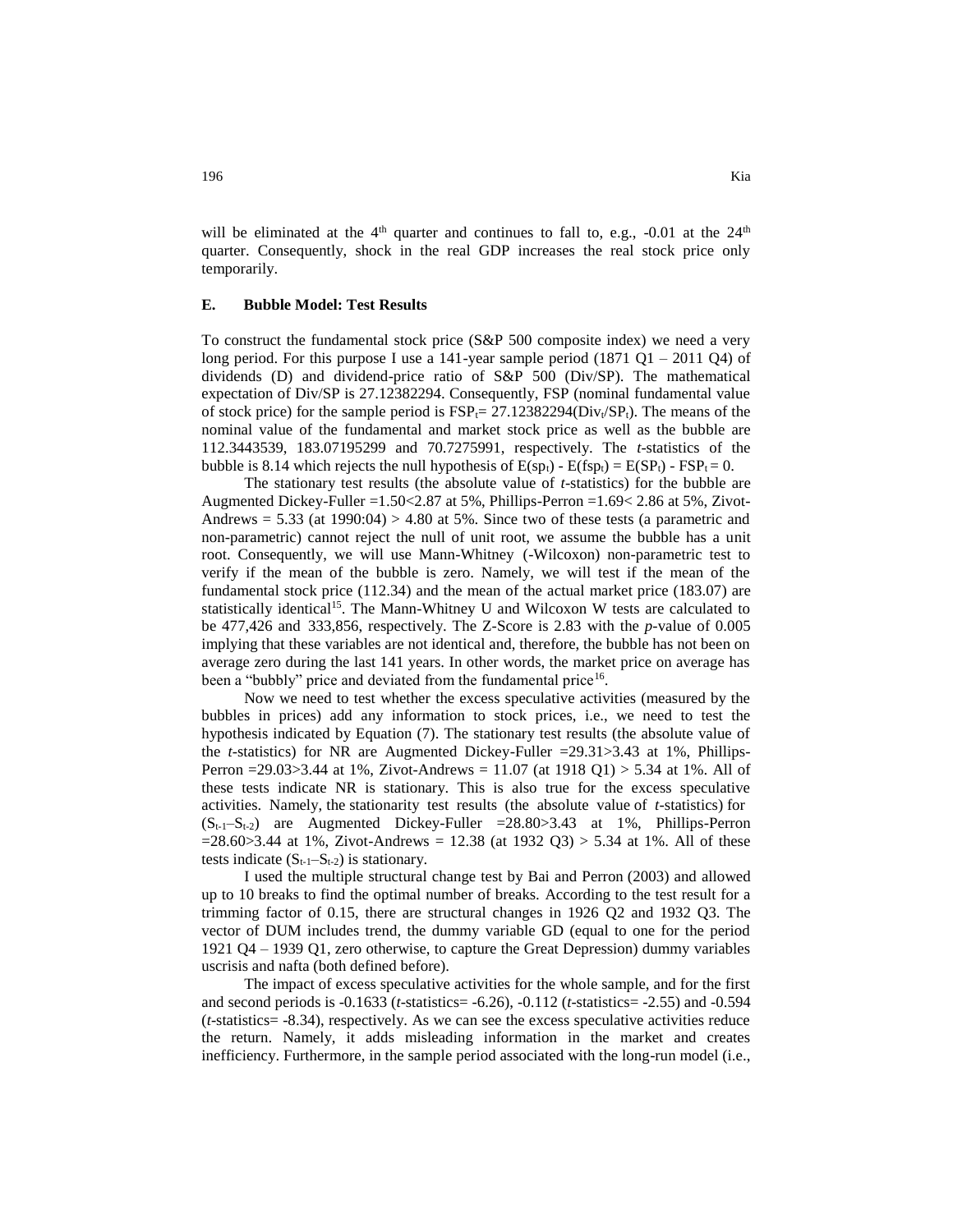1970 Q1 – 2011 Q4) the impact is also negative and statistically significant, i.e.,  $-0.166$ ,  $(t$ -statistics=-2.04)<sup>17</sup>. According to these results the excessive speculative activities, like in any casino, cause market participants to lose and causes inefficiency by adding misleading information to the stock price.

#### **V. CONCLUDING REMARKS**

From an Islamic point of view there is economic (stock market) destruction if properties are obtained in vanities, if there is no goodwill and intention in trade, if there is usury and if trading of goods/stocks is based on asymmetric information. It was found in this paper the existence of predetermined interest rate results in a lower stock price (therefore, return) in a large country like the United States. Federal government deficits as an expected change in future debt also result in a reduction in the value of stock price. These findings indicate that the existence of predetermined interest rate results in a reduction of stock price, the market value of companies, for a given number of shares in circulation and outstanding corporate debt.

It was also found the excessive speculative activities resulted in a bubbly stock price in the stock market during the last 141 years in the United States. Furthermore, the excess speculative activities (measured by the bubbles in prices) add misleading information to the stock price so that stock returns will fall. Namely, the excessive speculative activities, like in any casino, cause market participants to lose. Moreover, the impulse responses of the real stock price to all shocks, except real exchange rate and foreign financed debt, are permanent. The real stock price increases for a shock to deficit and debt per GDP. Furthermore, none of the variables contributes to the real stock price forecast error variance at any time horizon.

Finally, we can conclude that if we create a normative stock market in the sense of Tag El-Din (1996)-Kia (2001) we can avoid the stock-market destruction. In such a market, there is no asymmetric information; trades are based on good intentions and not in vanities. Both the central bank and the government ensure that market participants are aware of the correct values of equities. Furthermore, there should be at least a 20% tax on positive short-term (say, one-month) returns on stock transactions and no tax exemption on a negative return.

# **ENDNOTES**

- 1. See the paper for more details.
- 2. Dow Jones indexes initiated their DJIS index in 1999. This index represents the first worldwide Islamic equity index that is compatible with Islamic investment guidelines. The DJIS is a "low-debt, non-financial, social-ethical index" in the broad sense (for a complete explanation of this index, see Al-Zoubi and Maghyereh, 2007, pp. 241-242).
- 3. See The Holy Qur-an, Ch. 8, V. 41.
- 4. See V. 9 of Ch. 4 of the Qur-an: "O ye who believe! Eat not up your property among yourselves in vanities: But let there be amongst you traffic and trade by mutual good-will: Nor kill (or destroy) yourselves: for verily God hath been to you Most Merciful!"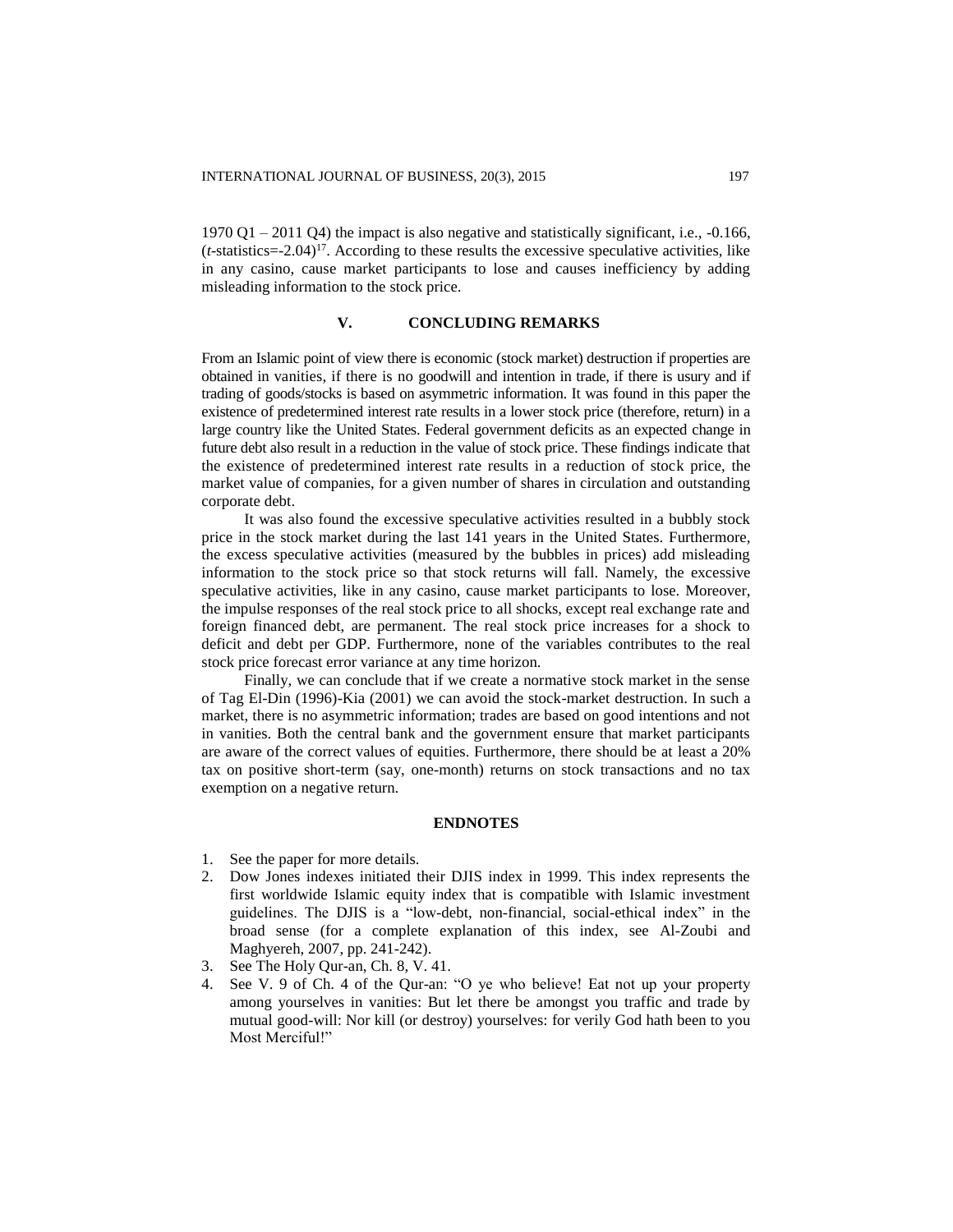- 5. See V. 2 of Ch. 275 of the Qur-an: "Those who devour usury will not stand except as stand one whom the evil one by his touch hath driven to madness. That is because they say: "Trade is like usury," but God hath permitted trade and forbidden usury. Those who after receiving direction from their Lord, desist, shall be pardoned for the past; their case is for God (to judge); but those who repeat (the offence) are companions of the fire: They will abide therein (forever)."
- 6. See V. 1, 2 and 3 of Ch. 83 of the Qur-an: "Woe to those that deal in fraud, those who, when they have to receive by measure from men, exact full measure, but when they have to give by measure or weight to men, give less than due." See also V. 181 of Ch. 26, where He says: "Give just measure, and cause no loss (to others by fraud)."
- 7. Other conditioning variables are a series of dummy variables that reflect policy regime changes and other exogenous factors like the financial crisis, the October 1987 crisis, etc.
- This is true if Marshall-Lerner condition, a long-run condition, is satisfied.
- 9. Note that the error term in Equation (5) does not suffer from errors-in-variables problems as well as forward autocorrelation since it does not have any relation with the variables on the right hand side of the equation. Furthermore, we do not include in the equation actual values of price and dividend at time t+1.
- 10. See V. 65 of Ch. 27 of the The Holy Qur-an: "Say: None in the heavens or on earth, except God, knows what is hidden …"
- 11. See V. 29 of Ch. 4 of The Holy Qur-an: "O ye who believe! Eat not up your property among yourselves in vanities: But let there be amongst you traffic and trade by mutual good-will: Nor kill (or destroy) yourselves: for verily God hath been to you Most Merciful!"
- 12. It should be noted that the value of a firm and its stock price are not the same. A company's value for many investors is its ability to generate a satisfactory return over a long holding period. However, for a given value of outstanding firm-issued bonds and the number of its shares in circulation, a change in the value of the outstanding equity of a firm can lead to a change in the market value of a company. This is because market value of a company stocks is equal to the value of the company debt and market value of shares, see Mossin (1969). The current value of all the company stocks is called the company's market capitalization or just market cap that is a part of the value of the firm. The day-to-day price fluctuation of the stock is usually more about volatility than value.
- 13. Using the estimated coefficients of JJMLP the error correction term (EC) was calculated.
- 14. Note that here we only analyze the impulse responses of the real stock price to a shock in real GDP, the price index, interest rate, oil price, real exchange rate, deficit per GDP, debt per GDP, foreign-financed debt per GDP and dividend yield.
- 15. Note that both of these variables are non-stationary based on the above three unitroot tests (the test results are available upon request).
- 16. I also used the Mann-Whitney U and Wilcoxon W tests to investigate if the bubble has been on average zero for the sample period 1970Q1-2011Q4. The Mann-Whitney U and Wilcoxon W tests are calculated to be 42420 and 25808, respectively. The Z-Score is -2.808 with the p-value of 0.005 implying that these

198 Kia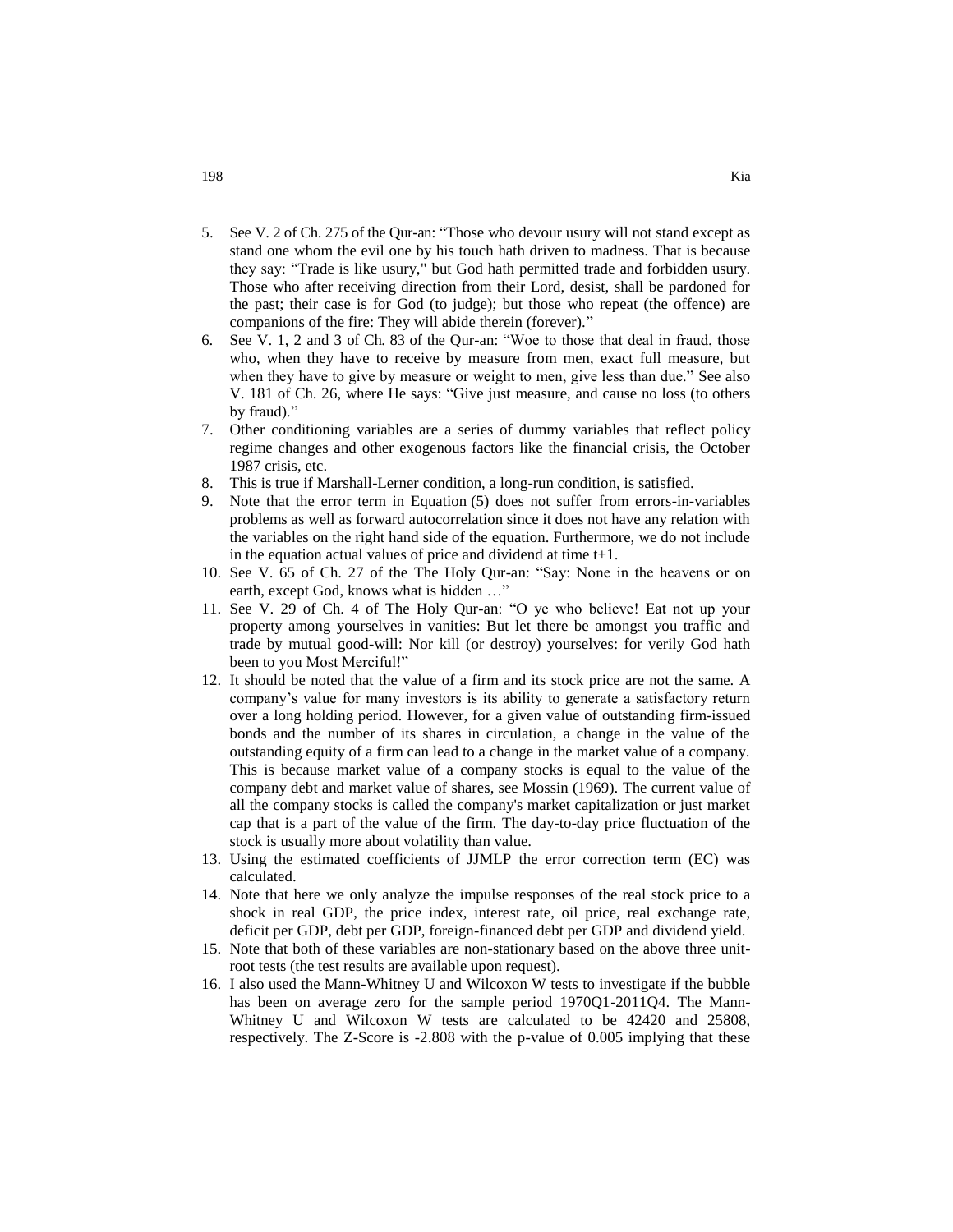variables are not identical and, therefore, the bubble has not been on average zero during this sample period.

17. The full estimation result for all these periods is available upon request.

#### **REFERENCES**

- Abdul Rahim, Ruzita, Mohammed Zain Yusof, Ros Zam Zam Sapian and Hawat Janor, 2008, "International Transmission of Stock Market Movement: Evidence from the Islamic Equity Markets", *Jurnal Pengurusan*, 27, 49-68.
- Al-Ghazzali, Abu Hamid Muhammad, 1992, *Kimiayi S'adat,* Vol. 1. Scientific & Cultural Publications Company, Tehran, Iran.
- Al-Khazali, Osamah, Hooi Hooi Lean and Anis Samet, 2014. "Do Islamic Stock Indexes Outperform Conventional Stock Indexes? A Stochastic Dominance Approach", *Pacific-Basin Finance Journal*, 28, 29-46.
- Al-Zoubi, Haitham A., and Aktham I. Maghyereh, 2007, "The Relative Risk Performance of Islamic Finance: A New Guide to Less Risky Investments", *International Journal of Theoretical and Applied Finance*, 10 (2), 235-249.
- Bai, Jushan, and Pierre Perron, 2003, "Computation and Analysis of Multiple Structural Change Models", *Journal of Applied Econometrics*, 1-22.
- De Bondt, W.F.M., and R.H. Thaler, 1985, "Does the Stock Market Overreact?" *Journal of Finance,* 40, 793–808.
- Ely, David P., and Kenneth J. Robinson, 1997, "Are Stocks a Hedge against Inflation? International Evidence Using a Long-run Approach", *Journal of International Money and Finance*, 16 (1), 141-167.
- Engle, Robert F., 1982, "Autoregressive Conditional Heteroskedasticity with Estimates of the Variance of United Kingdom Inflation," *Econometrica*, July, 987-1007.
- Godfrey, Les G., 1978, "Testing Against General Autoregressive And Moving Average Error Models When the Regressors Include Lagged Dependent Variables", *Econometrica,* November, 1293-1301.
- Godfrey, Les G., 1988, *Misspecification Test in Econometrics,* Cambridge, Cambridge University Press.
- Guyot, Alexis, 2011, "Efficiency and Dynamics of Islamic Investment: Evidence of Geopolitical Effects on Dow Jones Islamic Market Indexes", *Emerging Markets Finance & Trade*, November–December, 47 (6), 24–45.
- Hansen, Bruce E. 1992, "Testing for Parameter Instability in Linear Models," *Journal of Policy Modeling*, 14 (4), 517-533.
- Hansen, Henrik, and Katarina Juselius, 1995, *CATS in RATS Cointegration Analysis of Time Series*. Evanston, Estima.
- Hendry, David F., and Grayham E. Mizon, 1998, "Exogeneity, Causality, and Co-breaking in Economic Policy Analysis of a Small Econometric Model of Money in the UK"*, Empirical Economics*, 23 (3), 267-294.
- Hussein, Khaled, and Mohammed Omran, 2005, "Ethical Investment Revisited: Evidence from Dow Jones Islamic Indexes", *Journal of Investing*, Fall.
- Jarque, Carlos M., and Anil K. Bera. 1987, "A Test for Normality of Observations and Regression Residuals." *International Statistical Review*, 55 (2), 163-172.
- Johansen, Soren, 1995, *Likelihood-Based Inference in Cointegrated Vector Autoregressive Models*. Oxford, Oxford University Press.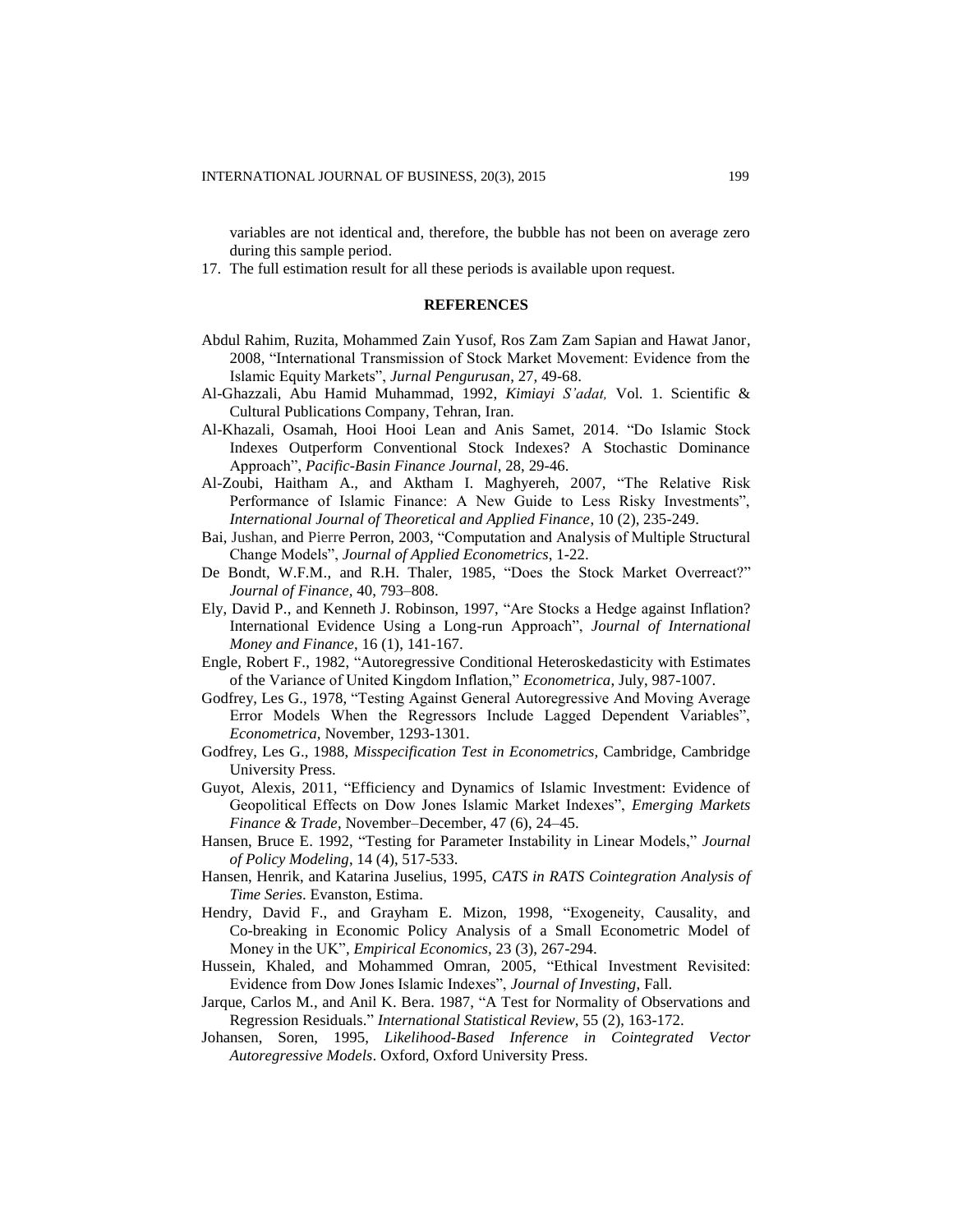- Johansen, Soren, 2000, "A Bartlett Correction Factor for Test on the Cointegration Relations", *Econometric Theory,* 16, 740-778.
- Johansen, Soren, 2002, "A Small Sample Correction of the Test for Cointegrating Rank in the Vector Autoregressive Model", *Econometrica*, 70, 1929-1961.
- Johansen, Soren, and Katarina Juselius, 1991, "Testing Structural Hypotheses in a Multivariate Cointegration Analysis of the PPP and the UIP for UK", *Journal of Econometrics*, 53, 211-244.
- Kaul, Gautam, 1986, "Stock Returns and Inflation: the Role of the Monetary Sector", *Journal of Financial Economics*, 18 (2), 253-276.
- Keynes, John Maynard**,** 1976, *The General Theory of Employment, Interest and Money*, Cambridge, The Macmillan Press Ltd.
- Kia, Amir, 1997a, "Inflation, Stock Returns and the Relative Performance of Equities and Bonds: A Brief Survey of Empirical Studies", Bank of Canada, Financial Markets Department Working Paper, FMD 97-110.<http://tinyurl.com/kia1997a>
- Kia, Amir, 1997b, "Hedging Against Inflation: The Best Investment Strategy in a Low Inflation Environment", Bank of Canada, Financial Markets Department Working Paper, FMD 97-195.<http://tinyurl.com/kia1997b>
- Kia, Amir, 2001, "Speculative Activity, Efficiency and Normative Stock Exchange", *JKAU: Islamic Economics*, 13, 31-52.
- Kia, Amir, 2003, "Forward-looking Agents and Macroeconomic Determinants of Equity Price in a Small Open Economy", *Applied Financial Economics*, 13, 37-54.
- Kia, Amir, 2006, "Economic Policies and Demand for Money: Evidence from Canada", *Applied Economics*, 38, 1389-1407.
- Lee, Junso, and Mark C. Strazicich, 2003, "Minimum LM Unit Root Test with Two Structural Breaks," *Review of Economics and Statistics*, 85, 1082-1089.
- Lucas Jr., Robert E**.,** 1978, "Asset Prices in an Exchange Economy", *Econometrica*, 46(6), 1429-1445.
- Lütkepohl, Helmut, and Hans-Eggert Reimers, 1992, "Impulse Response Analysis of Cointegrated Systems," *Journal of Economics Dynamics and Control*, 16, 53-78.
- Mossin, Jan, 1969. "Security Pricing and Investment Criteria in Competitive Markets", *American Economic Review*, 59(5), 749-756.
- Mukherjee, Tarun K., and Atsuyuki Naka, 1995, "Dynamic Relations between Macroeconomic Variables and the Japanese Stock Market: An Application of A Vector Error Correction Model", *Journal of Financial Research*, XVIII (2), 223- 237.
- Naughton, Shahnaz, and Tony Naughton, 2000, "Religion, Ethics and Stock Trading: The Case of an Islamic Equities Market", *Journal of Business Ethics,* 23, 145–159.
- Perron, Pierre, 1997, "Further Evidence on Breaking Trend Functions in Macroeconomic Variables", *Journal of Econometrics*, 80, 355-385.
- Phillips, P.C.B., and Bruce Hansen, 1990, "Statistical Inference in Instrumental Variables Regression with I (1) Processes", *Review of Economic Studies*, 57, 99- 125.
- Ramsey, J.B., 1969, "Tests for Specification Errors in Classical Linear Least-Squares Regression Analysis", *Journal of Royal Statistical Society*, Series B, 31(2), 350-371.